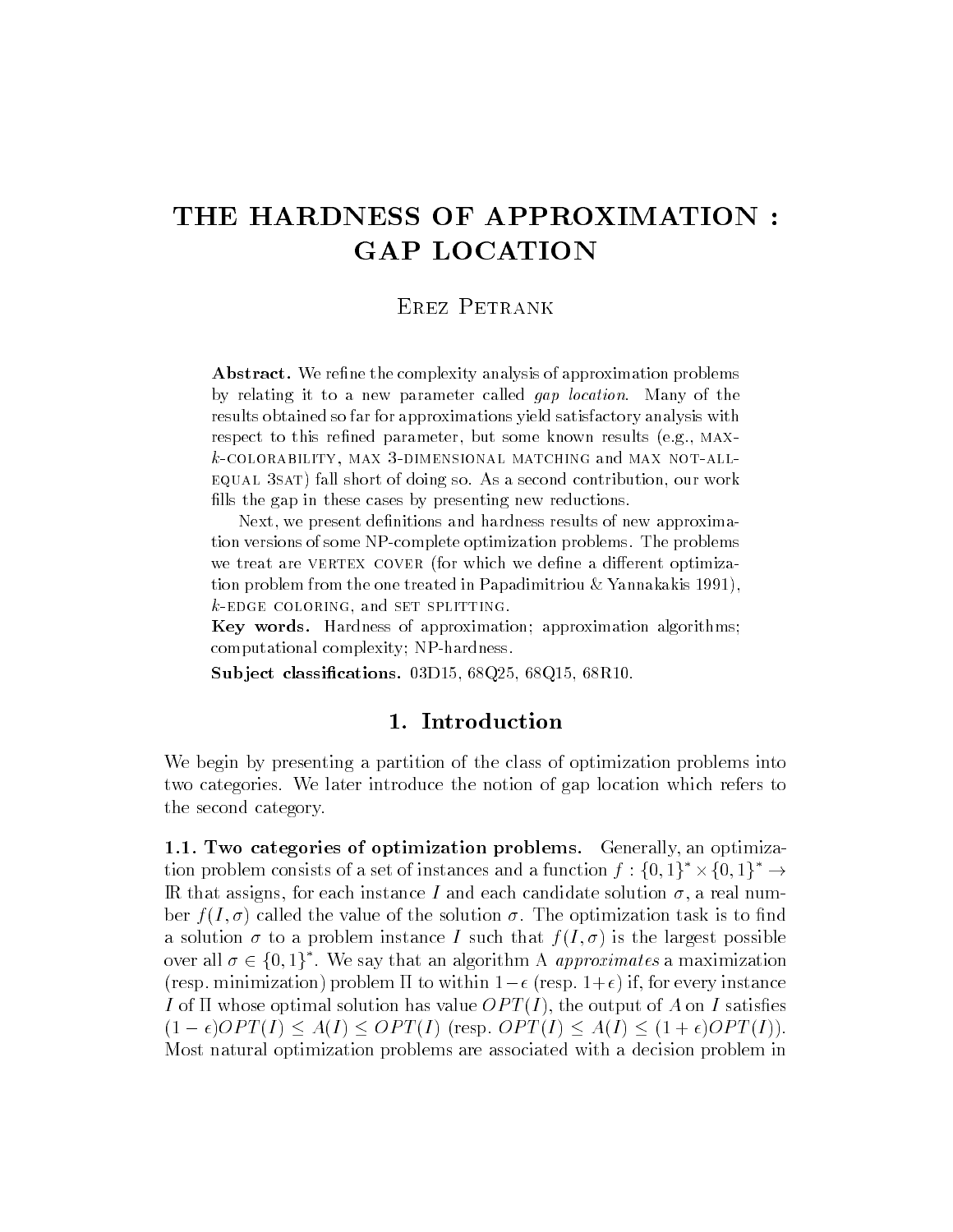NP. We have a relation  $R \subseteq \{0,1\}^* \times \{0,1\}^*$  which is checkable in polynomial time (i.e., given  $(I, \sigma)$ ) it is possible to check in time polynomial in |I| whether  $(I, \sigma) \in R$ , and we call  $\sigma$  a valid solution to an input I if  $(I, \sigma) \in R$ . The decision problem is whether or not there exists a valid solution to the input I Two natural categories of corresponding optimization problems follow

1. THE LARGEST SOLUTION.

Here, we associate valid solutions with some natural "size" which we would like to maximize/minimize. More formally, we are trying to maximize the function

$$
f(I, \sigma) = \begin{cases} \text{size}(\sigma) & \text{if } (I, \sigma) \in R \\ -\infty & \text{otherwise} \end{cases}
$$

where size is a function which depends on the problem and can be efficiently extracted from  $\sigma$  (usually, size( $\sigma$ ) is the number of elements encoded in the solution  $\sigma$  ). We replace  $-\infty$  by  $+\infty$  when a minimization problem is involved. Two examples in this category are MAX CLIQUE, in which we are looking for the size of the largest clique in the input graph, and MIN COLORING, in which we would like to find the minimum number of colors required to color the input graph such that no two adjacent vertices have the same color

2. THE QUALITY OF THE SOLUTION.

Here, we assume that the condition  $(I, \sigma) \in R$  contains a large (yet  $\mathbf{p}$  and our task  $\mathbf{p}$  and our task  $\mathbf{p}$  and our task  $\mathbf{p}$  and our task  $\mathbf{p}$ by a single (i.e., the best) solution. In this category, we have  $MAX$ sat, in which we are trying to find the maximum number of clauses that can be satisfied by an assignment to the input formula, and MAX 3-COLORABILITY, in which we are trying to find the maximum number of consistent edges in a -coloring in a -coloring input graph We call an edge in  $\alpha$ a graph G construction with respect to a coloring of G if its two adjacents. vertices are assigned different colors.) Note that, in this setting, the best solution of an instance  $I$  is not necessarily a valid solution, since there are instances that do not have a valid solution. Also, A solution  $\sigma$  is a valid solution of an instance  $I((I, \sigma) \in R)$  iff  $\sigma$  satisfies all sub-conditions implied by I.

Approximation problems can be partitioned in the same manner and so can results concerning the difficulty of approximations. The first category contains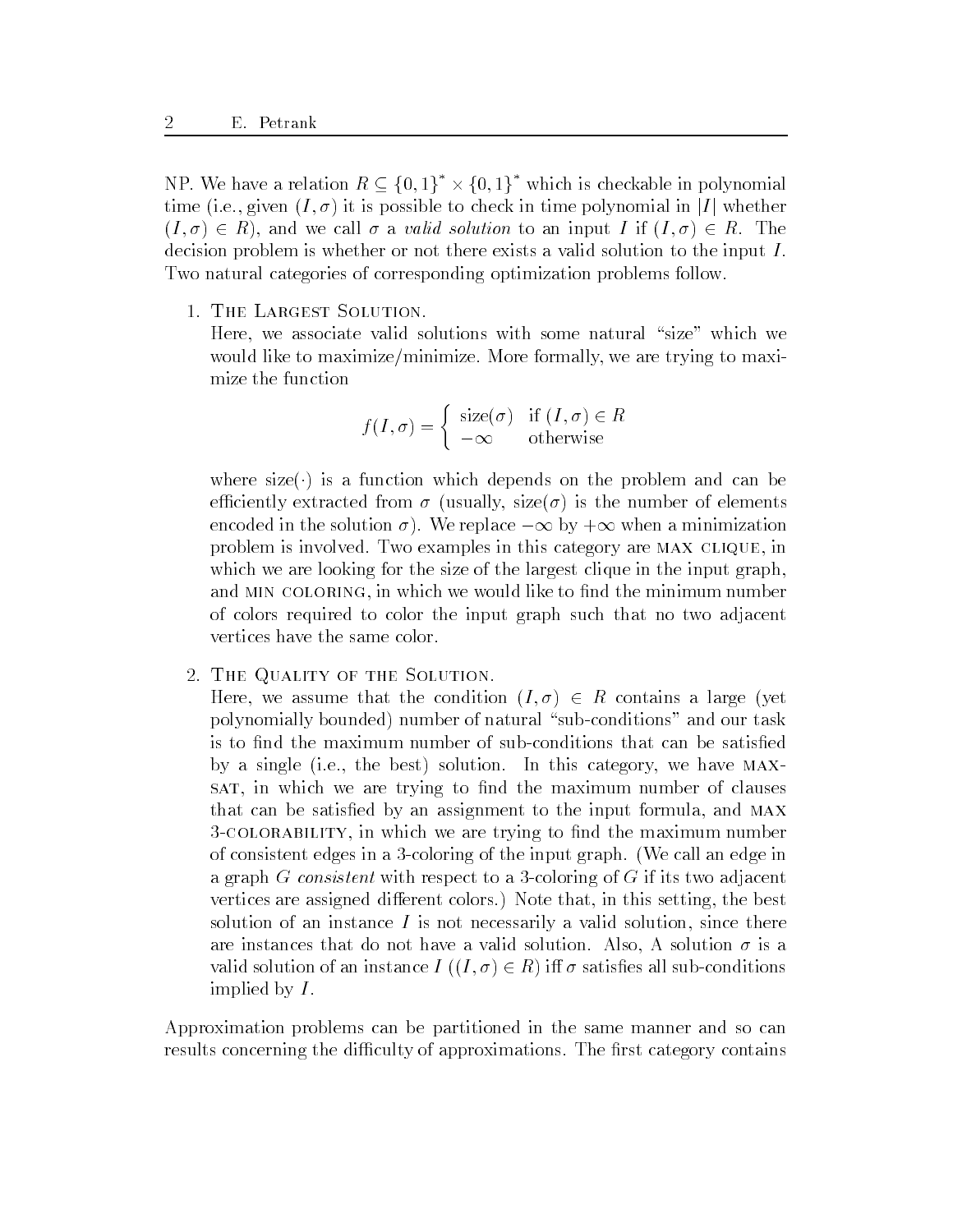problems such as approximating the size of the biggest clique in the input graph (the hardness of this problem was shown by Feige *et al.* 1991, Arora  $\&$ Safra 1992, and Arora *et al.* 1992) or the minimum number of colors needed to properly color the input graph (Lund  $\&$  Yannakakis 1992). The second category includes problems such as approximating the maximum number of clauses that can be simultaneously satisfied in an input formula (Arora  $et$  al. 1992), or approximating the maximum number of consistent edges in a best -coloring of the input graph Papadimitriou Yannakakis

The gap location parameter is a natural measure which arises when analyzing the hardness of approximation problems in the second category

- The gaplocation parameter Practically all researchers in the area noticed the connection between the hardness of approximating a problem and the existence of a "gap" that is hard to differentiate. For example, the hardness of approximating MAX-SAT was shown by proving that there exists a constant  $\mathbf{u}$  that unless PNP one can not distinguish in polynomial time can not distinguish in polynomial time  $\mathbf{u}$ between formulae for which all clauses can be satisfied and formulae for which only a fraction  $1 - \epsilon_0$  of clauses can be satisfied (Arora *et al. 1992)*. The Lreductions that were used by Papadimitriou  $\&$  Yannakakis (1991) preserve the existence of such gaps and thus polynomial time inseparable gaps appear in all maxsa problems the problems This implies that the these problems have no polynomials the problems of time approximation schemes. Loosely speaking, a hard gap for an optimization problem II consists of two reals  $0 \leq \alpha_0, \epsilon_0 \leq 1$  such that, given an instance I of it is the total to the solution that satisfies at least at least at least at least and satisfied at least a fr  $\mathbf u$  of the sub-ditions posed by I or whether any solution of I satisfactor any solution of I satisfactor  $\mathbf u$  $\max$  a fraction  $\alpha_0 - \epsilon_0$  or the sub-conditions posed by I. Such a hard gap is said to have location  $\alpha_0$ . For example, the hard gap proven for MAX-SAT has location 1. Let us first argue that the "location" of the hard gap shown for MAX-SAT is the "right" one and then explain why there are some problems whose proofs of hardness are weaker in this respect.

Our main interest lies in the original question of satisfiability, i.e., in telling whether a formula  $\varphi$  has an assignment that satisfies all its clauses or not. It is therefore interesting to see that we cannot solve even the easier question of whether all the clauses of  $\varphi$  can be satisfied (simultaneously) or whether any assignment to  $\varphi$  satisfies at most a fraction  $1 - \epsilon_0$  or its clauses. It would be somewhat artificial (and clearly of lesser interest) to show that it is impossible to tell whether a formula  $\varphi$  has an assignment that satisfies more than 2/3 of This clauses of whether no assignment to  $\varphi$  satisfies more than  $\varphi/\vartheta = \epsilon_0$  of its clauses although showing this would still imply the hardness of approximating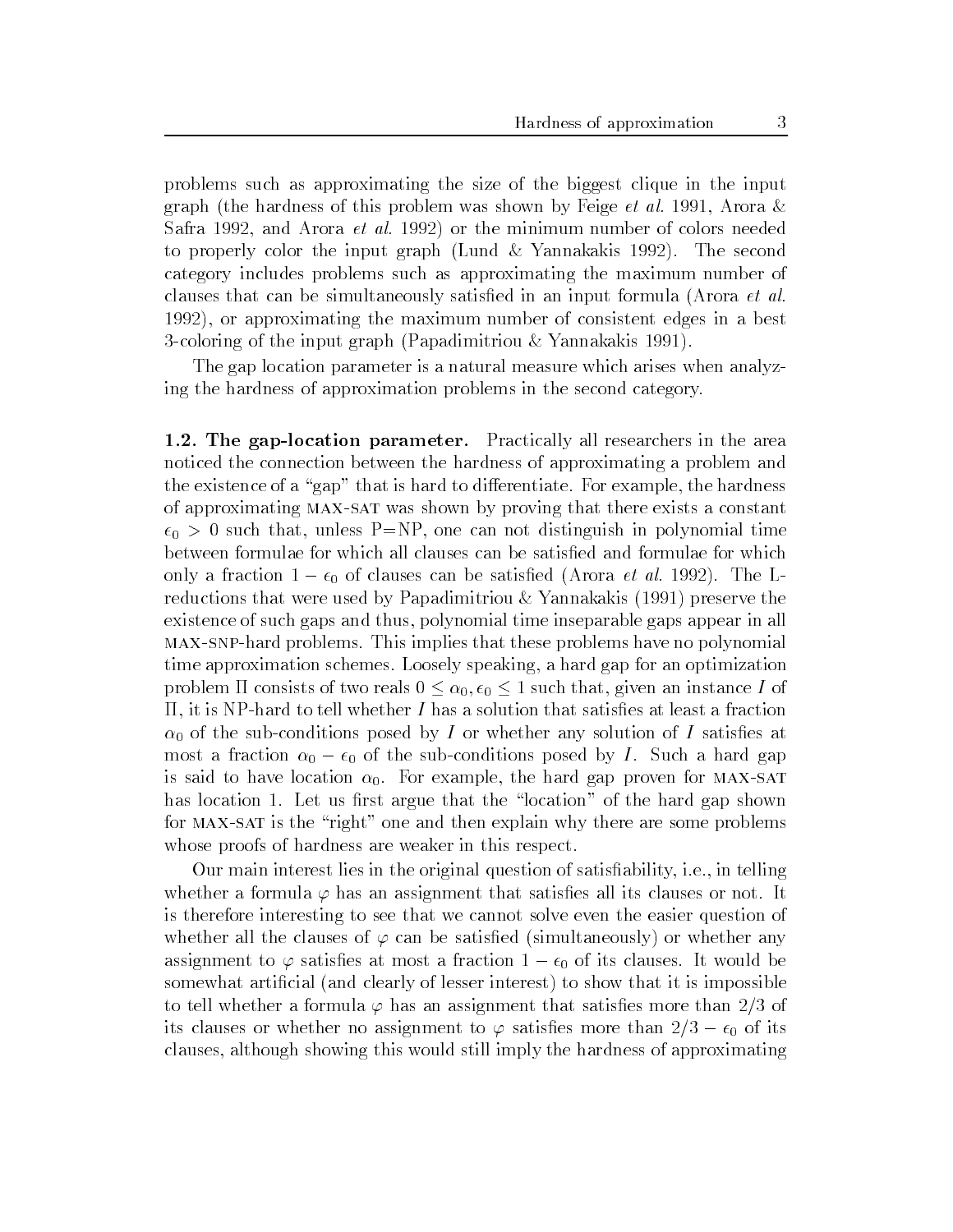MAX-SAT (i.e., approximating the maximum number of simultaneously satisfied clauses). Furthermore, the intuition about the "right" location of the hard gap coincides with the power of such a result. Namely, for MAX-SAT, the existence of a hard gap at location implies the existence of a hard gap at any location  $1/2 < \alpha \leq 1$ . That is, the fact that one cannot tell in polynomial time whether a formula has an assignment that satisfies all its clauses or whether all assignments to  $\varphi$  satisfy at most a fraction  $1 - \epsilon_0$  of its clauses implies the fact that one cannot tell in polynomial time whether a formula has a satisfying assignment that satisfies more than a fraction  $\alpha$  of its clauses or whether any assignment to  $\varphi$  satisfies at most a fraction  $\alpha - \epsilon_{\alpha}$  or its clauses, where  $\epsilon_{\alpha}$  is a constant that depends only on - () were started that it is can be shown by a partner. argument. Namely, use enough new variables  $y_1, \ldots, y_l$  and add the clauses  $(y_i)$  and  $(\overline{y_i})$ ,  $1 \leq i \leq l$ , to the original formula.) There are no hard gaps at locations  $0 \leq \alpha \leq 1/2$  since any formula has an assignment that satisfies at least half of its clauses. We conclude that, in this respect, the proof of the hardness of approximating MAX-SAT is the strongest possible.

We conjecture a generalization of this example. Suppose we have a "natural
 optimization problem that seeks the quality of the best solution We conjecture that showing a hard gap at location  $\alpha_0 = 1$  can be used to prove the existence of hard gaps in all other locations (in which they exist).

In previous works, hard gaps are not always shown at location  $\alpha_0 = 1$ . For example, recall that in MAX  $k$ -COLORABILITY, we look for the maximum number of consistent edges in a k-coloring of the input graph The interesting original problem (for  $k \geq 3$ ) is to tell whether a graph  $G(V, E)$  is k-colorable or not Relaxing the precision requirement we would like to know if it is easier to tell whether G has a k-coloring, for which all  $|E|$  edges in G are consistent, or whether for all k-colorings of G at most  $(1 - \epsilon)|E|$  edges are consistent. Can this relaxation be determined in polynomial time for any constant - This question was not considered before Instead following the gap-preserving Lreductions used by Papadimitriou & Yannakakis  $(1991)$ , we get that there are constants  $\mathbf u$  is not possible to tell intervals  $\mathbf u$  is not possible to tell intervals  $\mathbf u$  is not possible to tell intervals  $\mathbf u$  is not possible to tell intervals of the set of tell intervals  $\mathbf u$  is not poss polynomial time whether a given graph GUE has a kitcheng with more than the color  $\alpha_0|E|$  consistent edges, or whether for any k-coloring of G at most  $(\alpha_0 - \epsilon_0)|E|$ edges are consistent. Using this hard gap we can indeed say that there is no polynomial time approximation scheme for  $MAX\; k\text{-COLORABILITY unless}$ P=NP, but the hardness of the interesting gap (i.e.,  $\alpha_0 = 1$ ) remains open.

The importance of the gap at location  $\alpha_0 = 1$  can also be expressed in terms of the analogous search problem The implication of the result of Papadimitriou Yannakakis is that given a graph G we cannot nd a k-coloring of G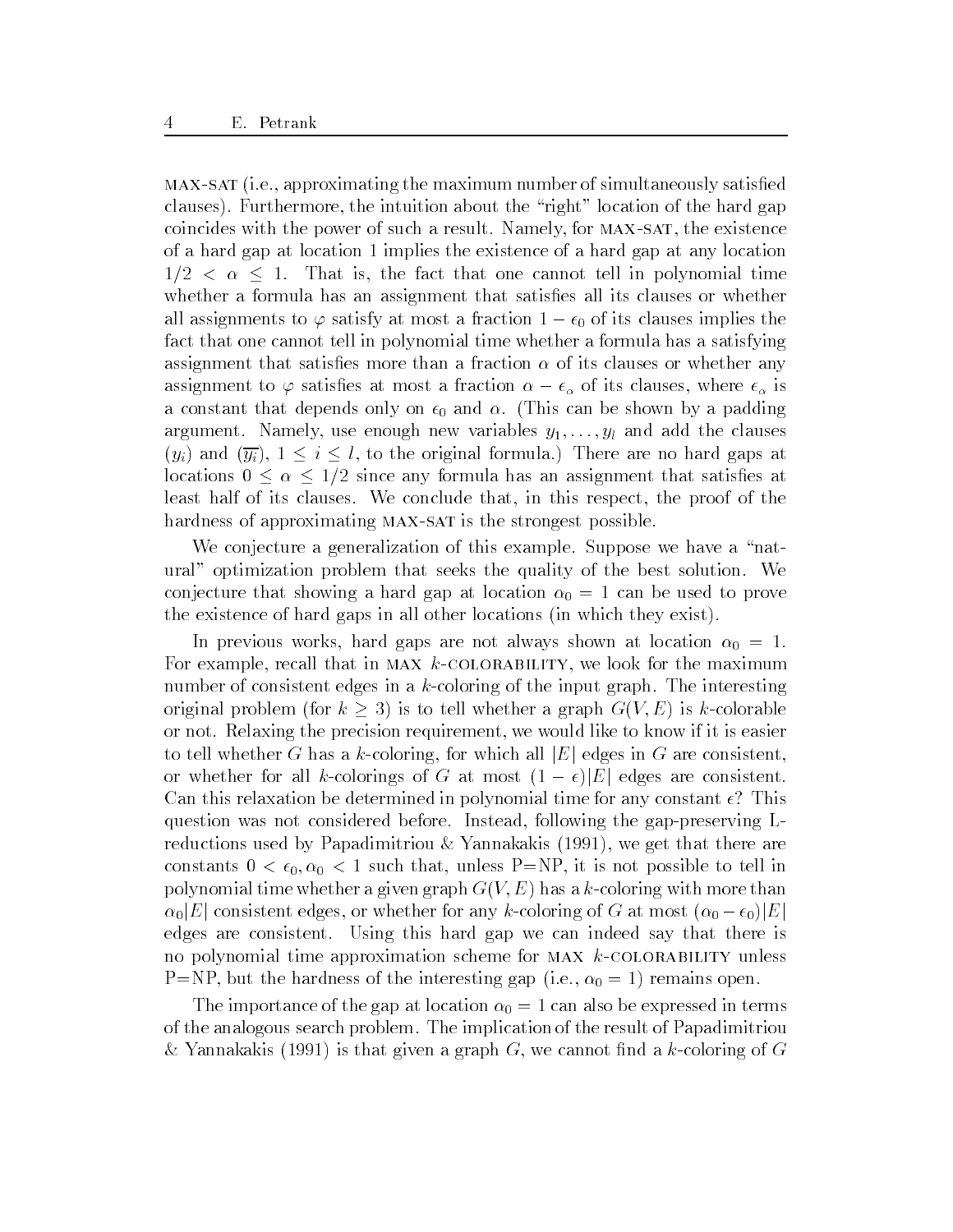that is as close as desired to the optimal solution (unless  $P=NP$ ). But, suppose we are given a k-research graph and we would like that a k-research and we many edges as possible are consistent. Papadimitriou and Yannakakis (1991) give no evidence that we cannot achieve this task in polynomial time such that the number of consistent edges is greater than  $(1 - \epsilon)|E|$  for any constant  $\epsilon$ .

**The**, Dummary of results, The hardness of midnig a  $\kappa$ -coloring that has almost as many consistent edges as possible to colorable graphs is implied to the color by our showing a hard gap at location 1 for MAX  $k$ -COLORABILITY (for all  $k \geq 3$ ). We thus settle the problem raised in the previous subsection. In our proof, we use a different reduction than the one in Papadimitriou  $\&$  Yannakakis  $(1991)$ . Two other problems that were previously shown hard to approximate using a gap location different from 1 are 3-DIMENSIONAL MATCHING (Kann 1991) and NOT-ALL-EQUAL-3SAT (Papadimitriou and Yannakakis 1991). We strengthen these results by showing that these problems indeed possess a hard gap at location

Last we dene new approximation versions of some known NP-complete problems in the spirit of approximating the quality of the best solution In particular, we define approximation versions of:

- $\circ$  vertex cover (Karp 1972). Note that the version that was treated by Papadimitriou  $\&$  Yannakakis (1991) is in the spirit of the largest solution. We treat the version that seeks the quality of the best solution.
- $\circ$   $\kappa$ -EDGE COLORABILITY (CHROMATIC INDEX) (HOVIET 1981 and Leven  $\propto$ Galil 1983). In this case, it is not hard to approximate the size of the smallest solution since there is a polynomial time algorithm that colors the edges of a graph of degree k with k with k with k with k with k with k with k with k  $\alpha$ Berge  $1973$ ). Again, we treat the version that seeks the quality of the best solution ie a best k edge-coloring of a k-degree graph
- o set splitting (Lovasz 1973). –

we show that we there problems possess a hard gap at gap-to-cation of

 $1.4.$  Summary of the motivation for proving hardness at gap-location 1. To complete the discussion, we summarize the arguments that motivate showing a hard gap at location 1. We provide four motivating arguments, as follows.

1. The relation to the decision problem. Recall that the original decision problem was to distinguish between instances for which all subconditions can be satisfied and instances for which not all subconditions can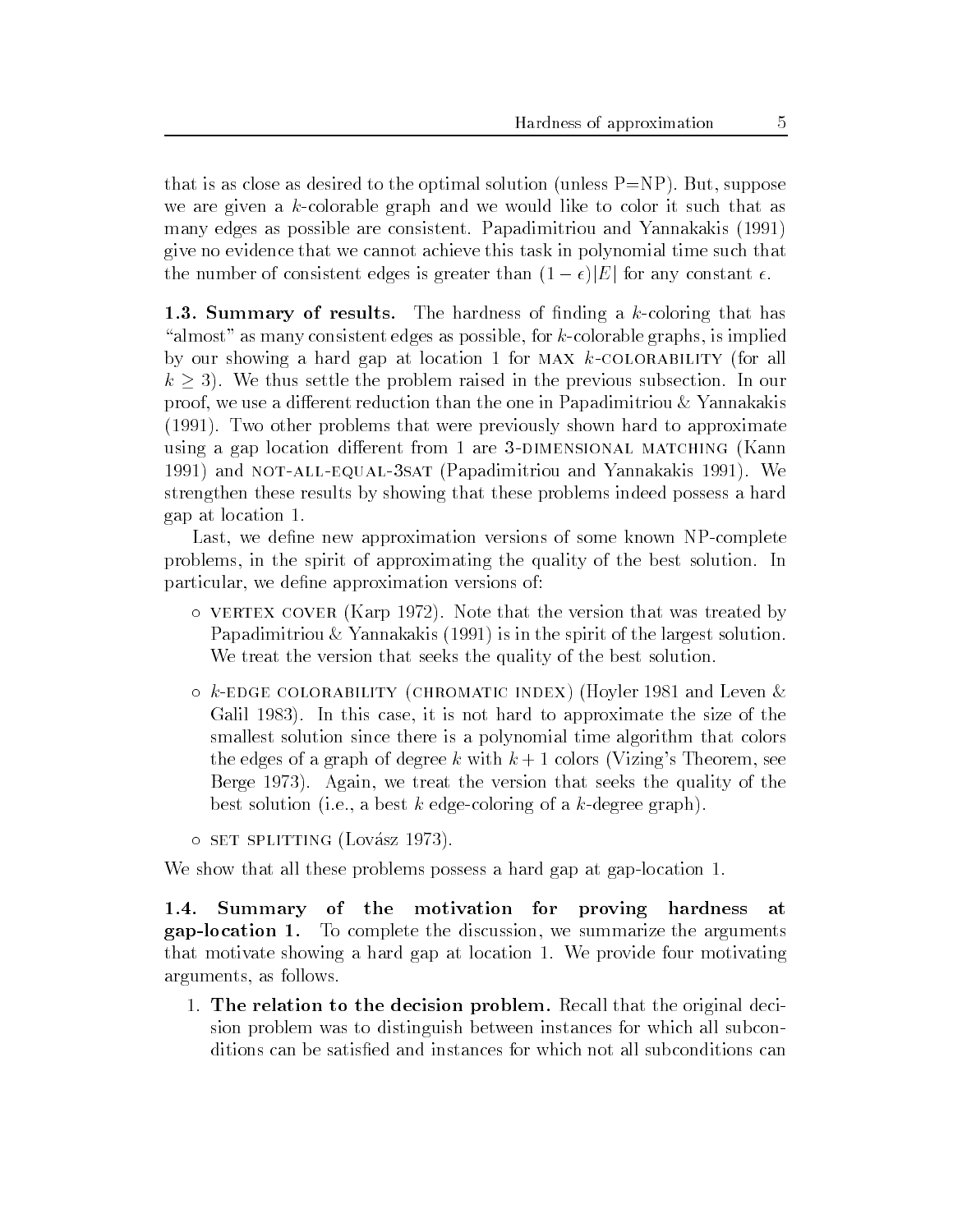be satisfied. Showing a hard gap at location 1 implies the hardness of the relaxation of the original problem in which we have to distinguish between instances for which all subconditions can be satisfied and instances for which all solutions are "far from" satisfying all subconditions. This implication on the relaxation of the original problem does not follow from hard gaps in other locations. We believe that this implication is fundamental: the approximation task is initially meant to relax the hardness of the original task, therefore, we would expect that the hardness of approximation should imply the hardness of the relaxation of the original task

- 2. The relation to the search problem. Suppose we are given instances which satisfy the original decision problem (i.e., there exists a solution that satisfies all their subconditions), and we would like to find a solution that satisfies as many subconditions as possible. For example, given a -colorable graph G nd a -coloring of G with as many as possible consistent edges. As discussed in Section  $1.2$ , a hard gap at location 1 implies the NP-bardness of non-to-the NP-bardness of non-to-the-to-the-to-the-to-the-to-the-to-the-to-the-to-theoptimal solution. A hard gap at any location other than 1 does not imply the hardness of this search task
- 3. The hardness of the complementary minimization problem. Consider the complementary minimization problem in which we try to find the minimum (over all possible solutions) of the number of subconditions that are not satisfied. A hard gap at location 1 for our maximization problem implies that it is NP-hard to approximate this complementary minimization problem to within any ratio This implication follows from the fact that it is not to the fact it is not to the minimum and minimum and minimum and minimum and of 0 subconditions not satisfied and instances having a minimum of a constant fraction of the subconditions not satisfied. This strong implication on the hardness of the complementary problem does not follow from the existence of a hard hard gap at any other location. (Note that this implication follows also from the NP-hardness of the decision problem however, it is not implied by a hard gap at any location other than 1.)
- 4. Strength of the result (given our conjecture). We conjecture that for natural problems, showing a hard gap at location 1 implies a hard gap at all other possible locations. As will be explained in Section  $2$ , the converse is not generally true Namely there exist problems having a hard gap at a location other than 1 which do not have a hard gap at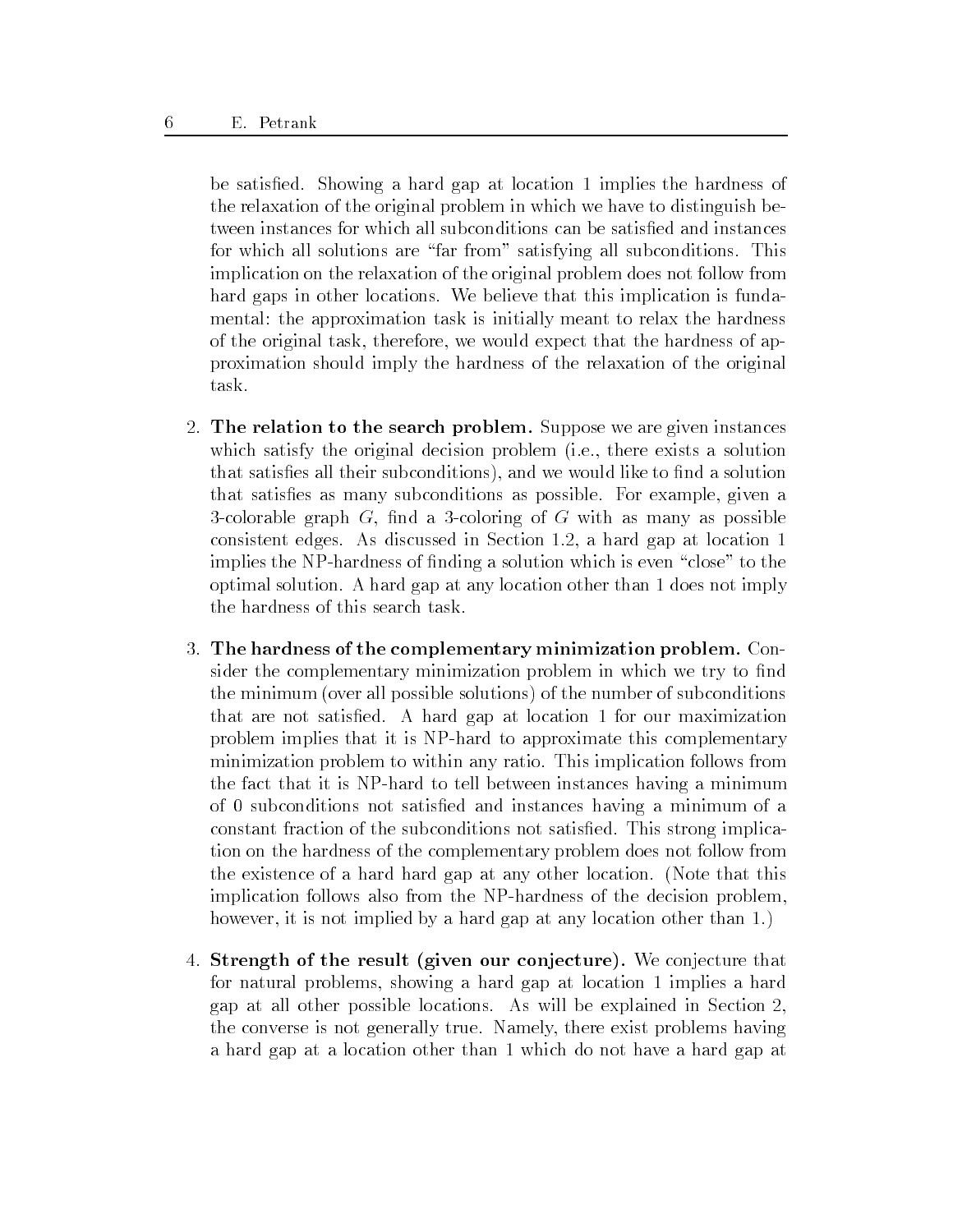location 1 at all. Therefore, given our conjecture, showing a hard gap at location 1 is the strongest possible result in this respect.

### 1.5. Related results.

Quadratic equations over the rationals A related problem possessing a hard gap at location 1 is MAX-QER: given a set of quadratic equations with rational coefficients, find the maximum number of equations satisfied, over all rational assignments to the variables. We include a simple proof of this fact which is due to Bellare & Petrank  $(1992)$ , Theorem 5.7. The same problem when the field is  $GF(p)$  (p a prime) was considered by Håstad, Phillips, and Safra (1993); they showed that if  $P \neq NP$ , then MAX-QE(p) cannot be approximated to within a factor of  $\frac{1}{p-(1/poly)}$ .

 $k$ -coloring. Most problems shown as having a hard gap in this paper have related positive results asserting that it is possible to approximate them to within some constant ratio in polynomial time. A different kind of positive result was given by Alon et al They showed that for any - any - all there is a polynomial time algorithm that, given k-colorable graphs having  $|E| = \Omega(|V|^2)$ , finds a k-coloring in which the number of consistent edges exceeds  $(1 - \epsilon)|E|$ . This does not contradict our impossibility result for the general case and it is interesting to note that the graphs output by our reduction (which shows a hard gap for MAX  $k$ -COLORABILITY) have their number of edges linear in their number of vertices. The existence of hard gaps (or approximation schemes) for graphs having  $|E|$  neither quadratic nor linear in  $|V|$  remains open.

### - The Gap Location Parameter  $\mathbb{P}^1$

In this section, we introduce the definitions concerning hard gaps. We follow the definitions with an informal discussion. Let us make a distinction between optimization problems that seek the quality of the best solution and optimization problems that seek the size of the largest solution. We concentrate on the rst class of problems for which the gap-location parameter is more interesting. However, it should be noted that a straightforward modification of the definition below makes it suitable for all optimization problems. Denote of the number of sub-conditions posted by the instance I is the instance I is the instance I in notation suitable for all optimization problems, one may interpret  $N(I)$  as a polynomial time computable bound on the optimum value of  $I$ .)  $OPT(I)$  denotes the number of sub-conditions which are satised by the best solution of In the solution that maximizes the solution that maximizes the number of satisfactor  $\mathbf{I}$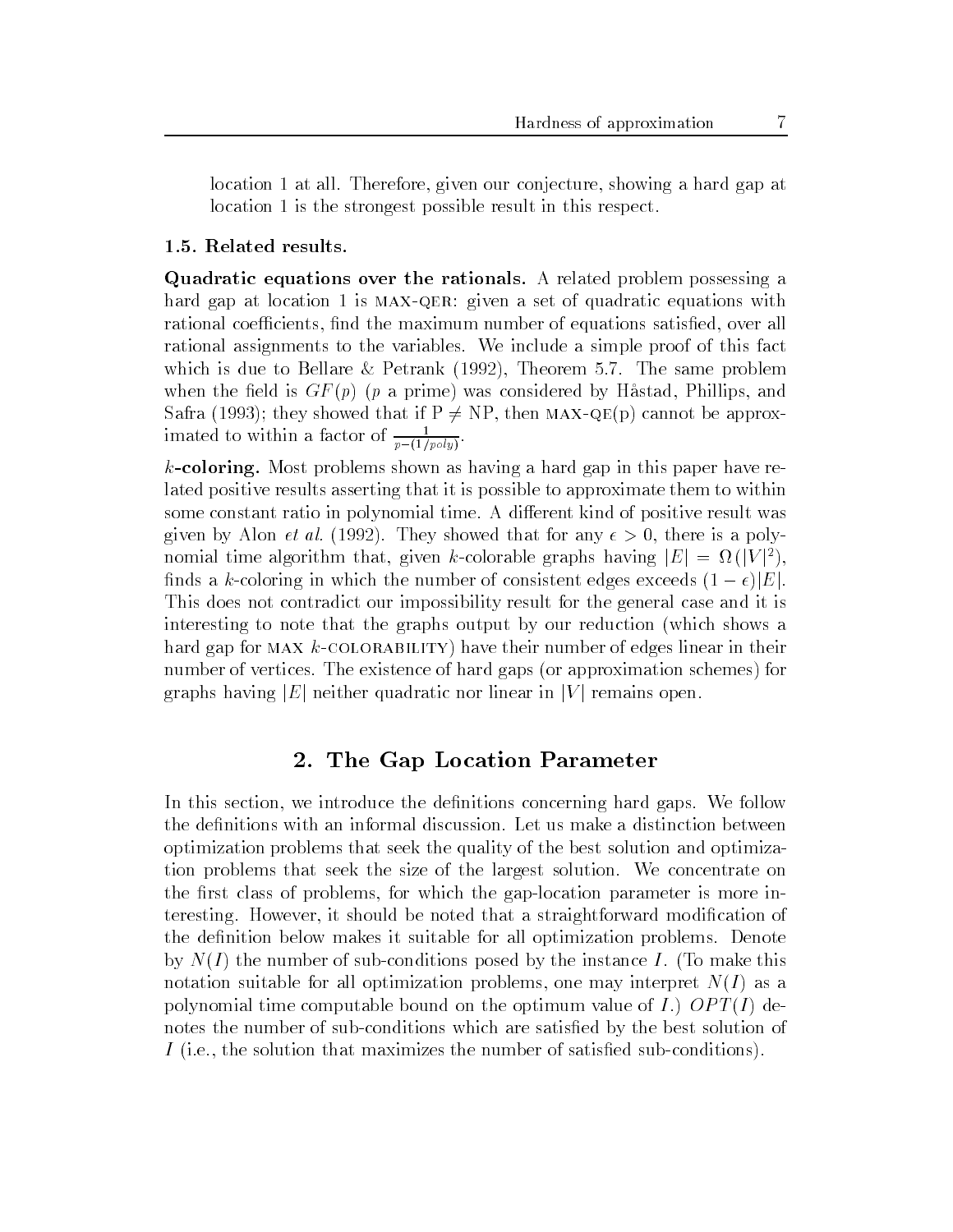Definition -The parameters of a hard gap Consider an optimiza tion problem in which we are looking for the quality of the best solution. Suppose that it is NP-hard to tell whether  $OPT(I) \leq \alpha_1 \cdot N(I)$  or  $OPT(I) \geq \alpha_0 \cdot N(I)$ . Then we say that the problem is a hard gap for the problem  $\mathbf{U}$  is a hard gap for the problem  $\mathbf{U}$  is a set of the problem in the problem in the problem in the problem in the problem in the problem in the problem with width  $\alpha_0 - \alpha_1$ .

In this work, we are only concerned with gaps of constant width so we omit the width parameter in what follows. Throughout the paper, we show that problems have hard gaps Let us clearly state the implication of hard gaps on the hardness of approximations

REMARK 2.2. If a maximization (or a minimization) problem  $P$  has a hard gap at any location  $0 < \alpha \leq 1$ , then there exists a constant  $\epsilon > 0$  such that,  $\mu_{\rm HIC3D}$  ,  $\mu_{\rm HIC1C}$  is no polynomial time algorithm that approximates  $\mu_{\rm HIC}$ within  $1 - \epsilon$  (or  $1 + \epsilon$ ), respectively.

The instances of an optimization problem always satisfy  $0 \leq OPT(I) \leq$  $N(I)$ , but sometimes the solution interval is more restricted.

— — solution — The solution interval Constant Constant and approximation problem lem  $P$  in which we seek the quality of the best solution. We say that  $P$  has solution in the set of the set of the set of the set of the set of the set of the set of the set of the set of t  $\cup$   $\bot$   $\bot$   $\bot$  $N(I)$   $I^{\perp}$   $I^{\perp}$   $I^{\perp}$   $N(I)$  $\cup$   $\bot$   $\bot$   $\bot$  $N(I)$   $\rightarrow$   $\rightarrow$ 

Namely, neglecting a finite number of instances,  $OPT(I)$  satisfies  $\beta_1 \cdot N(I) \leq$  $OPT(I) \leq \beta_2 \cdot N(I)$ . Usually,  $\beta_2 = 1$  in natural problems.

**Informal discussion.** Bet us restrict the discussion to natural problems that  $\blacksquare$ seek the quality of the best solution and that are hard to approximate  $(i.e.,$ have a hard gap somewhere in their solution interval). Also, let the solution interval of P be  $[\beta_P, 1]$ . We would like to state two beliefs we have concerning the issue of gap-distribution of gap-distribution of gap-distribution of gap-distribution of gap-distribution

The first belief is that if there exists a hard gap at any location in the interval solution, then there exists hard gaps at all points in the open interval  $(\beta_P, 1)$ . Note that this implies a difference between proving a hard gap at location 1 and at any other location. A hard gap at location 1 implies (assuming this conjecture) a hard gap at all locations in the interval  $(\beta_P, 1]$ , whereas a hard gap at any other location does not imply a hard gap at location  $1$  (even assuming the conjecture). In fact, there exist optimization problems for which there are hard gaps at all locations in the open interval  $(\beta_P, 1)$  but not at location 1. We discuss such problems in what follows, but first, let us state our conjecture.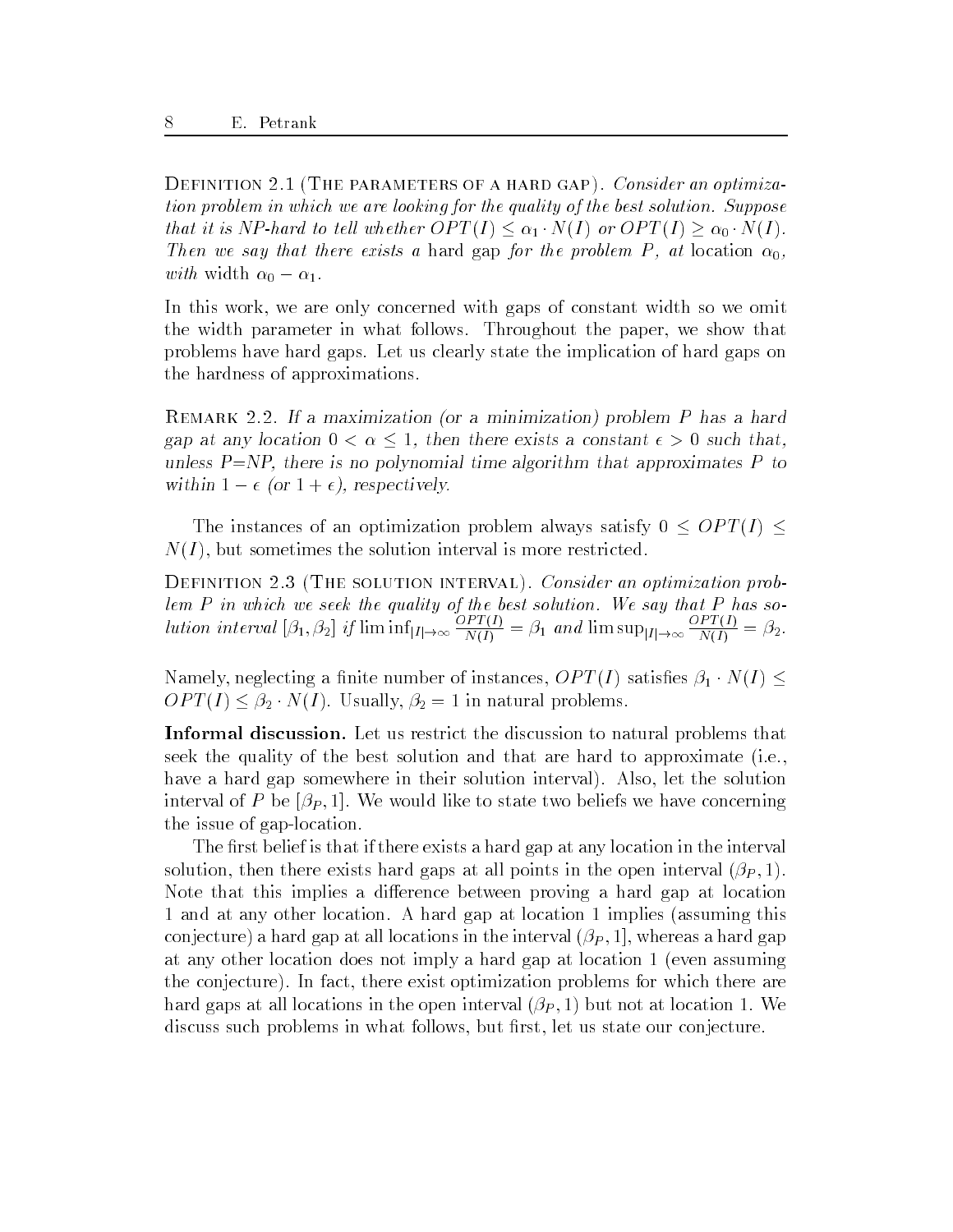INFORMAL CONJECTURE 2.4. Let  $P$  be some natural optimization problem in which we are trying to determine the quality of the best solution. Suppose P has a solution interval  $(\beta, 1]$ , for some  $0 \leq \beta < 1$ . Then a hard gap at any location in  $(\beta, 1]$  implies hard gaps at all locations in the open interval  $(\beta, 1)$ .

In what follows, we assume the validity of Conjecture 2.4. Conjecture  $2.5$ (below) makes a distinction between problems which possess hard gaps at all locations in the interval  $(\beta_P, 1]$  and problems that have hard gaps only in the open interval  $(\beta_P, 1)$ . Consider the following decision problem related to an approximation problem P. Given an instance I, determine whether  $OPT(I)$  $N(I)$ . For example, the decision problem related to MAX-SAT is SAT (i.e., given a formula  $\varphi$ , determine whether all its clauses can be satisfied. We partition the optimization problems into two classes according to the difficulty of their related decision problems. The first class contains optimization problems for which is the distribution of the state  $\alpha$  is the  $\alpha$  input  $\alpha$  in  $\alpha$  in  $\alpha$   $\alpha$   $\beta$   $\beta$   $\beta$   $\gamma$   $\beta$   $\gamma$   $\beta$ class contains problems as  $MAX-SAT$  (proven hard to approximate by Arora  $et$ al. 1992) and MAX k-COLORABILITY (for  $k \geq 3$ ) (Papadimitriou & Yannakakis 1991 and Section 3). The other class contains problems for which it is easy to decide whether an input I has  $OPT(I) = N(I)$ . This class contains problems such as MAX-CUT (which can be also viewed as MAX 2-COLORABILITY), and  $MAX-2SAT$  (both shown hard to approximate by Papadimitriou & Yannakakis 1991). (While doing this partition, we do not claim that all decision problems are either NP-hard or easy but practically all known interesting problems of this form do fall into one of these two categories and we are interested only in these natural problems here.) Our second belief is that any natural problem of the first class has hard gaps at all locations  $\alpha \in (\beta_P, 1]$  and that any natural problem of the second class has hard gaps at all locations  $\alpha \in (\beta_P, 1)$ . Note that we can never have a hard gap at location  $\beta_P$ , since we know that all instances have  $OPT(I) \geq \beta_P \cdot N(I)$  and none has  $OPT(I) \leq (1-\epsilon)\beta_P \cdot N(I)$ , for any - Conjecture states that a problem P has a hard gap at location if and only if the corresponding decision problem is the main state where  $\alpha$ two conjectures implies our second belief

INFORMAL CONJECTURE 2.5. Let  $P$  be some natural optimization problem in which we seek the quality of the best solution Suppose that P has a hard gap at some location in its solution interval. Then I has a hard gap at gaplocation T if and only if it is NP-hard to determine whether  $\mathcal{O}(T(T)I) = N(T)$ ii.e., the original decision problem is NT-hard).

Conjecture 2.4 can be proven for many known optimization problems using a padding argument. In these cases, one may use a padding argument to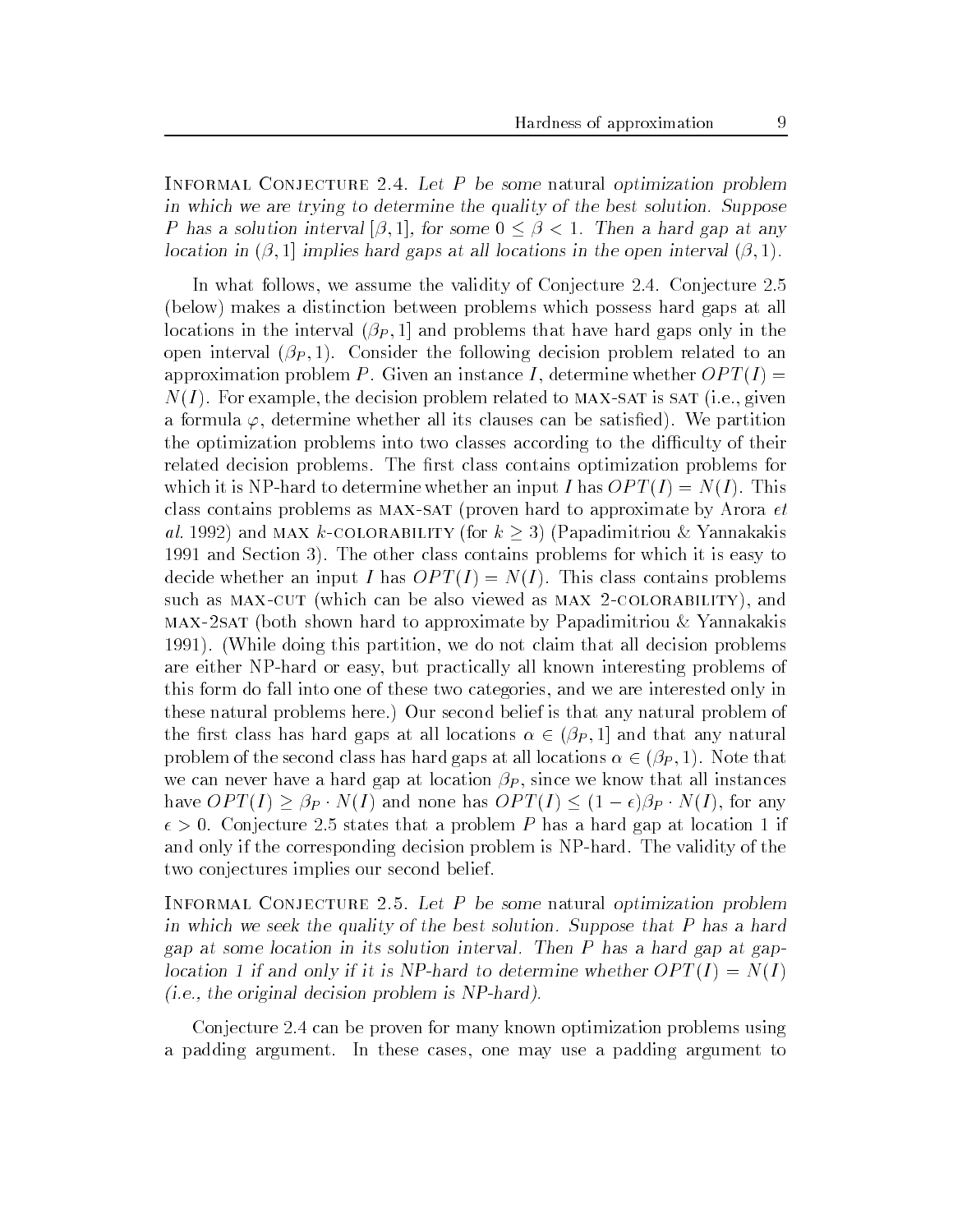"transfer" the hard gap to any location in the open interval  $(\beta, 1)$ . This can be demonstrated on the problem MAX-SAT (as was done in the introduction) and on MAX  $k$ -COLORABILITY in the following way. To lower the gap, add a large enough clique to the graph and do not connect it to any original vertex To move the gap up, add a large enough bipartite graph disconnected from the original nodes of the graph. Note that the solution interval here is  $|1 - \frac{1}{k}, 1|$ since any graph has a k-coloring for which are a k-coloring for which a k-coloring for which a k-coloring for w  $\left(1-\frac{1}{k}\right) \cdot |E|$  edges are consistent. Generally note that this padding method cannot be used to transfer a hard gap from a location other than 1 to a hard gap at location 1.

Let us define a class of optimization languages for which the first conjecture can be proven. This class contains many natural optimization problems such as MAX-SAT, MAX 3-DIMENSIONAL MATCHING, etc. We define the class to contain problems which possess a "padding property", which will enable us to prove the conjecture. We will have two requirements to make of problems in this class. First, we require the existence of an efficiently computable operation which joins two instances into one. This operation, which we denote by  $\circ$ , will have a specific way of combining the optimum values of both instances. (We state this formally in Definition 2.6 below). The second requirement we make is that the problem has a "substantial" number of instances whose optimum lies at the endpoints of the solution interval. Formally, we have the following.

DEFINITION 2.6. The class PADDABLE of optimization problems contains all optimization problems which satisfy the following two requirements

- $\mu$ . Tadding property. There exists a polynomial time computable padding operation, denoted by  $\circ$ , which operates on any two instances  $I_1$  and  $I_2$ of P and has the property that for all  $I_1, I_2, N(I_1 \circ I_2) = N(I_1) + N(I_2)$ and  $OPT(I_1 \circ I_2) = OPT(I_1) + OPT(I_2)$ .
- $\omega$ . Endpoints property. Let  $(\nu, 1)$  be the interval solution of F. There exists a constant  $c > 0$  such that for any  $n \in \mathbb{N}$  it is possible to find in polynomial time two instances  $I_1, I_2$  such that  $n \leq N(I_1), N(I_2) \leq n + c$ , and  $\frac{1}{2}$   $\frac{1}{2}$  =  $\frac{T_1(T_1)}{N(I_1)} = \beta, \frac{T_1(T_2)}{N(I_2)} =$  $N(I_2)$   $\cdots$

For this class the conjecture can be stated as a theorem

THEOREM 2.7. Let  $P \in \text{PADDABLE}$  be some optimization problem in which we are trying to determine the quality of the best solution. Duppose P has a  $\,$ solution interval  $(\beta, 1)$  for some  $0 \leq \beta < 1$ . Then, a hard gap at any location in  $(\nu, 1)$  implies hard gaps at all locations in the open interval  $(\nu, 1)$ .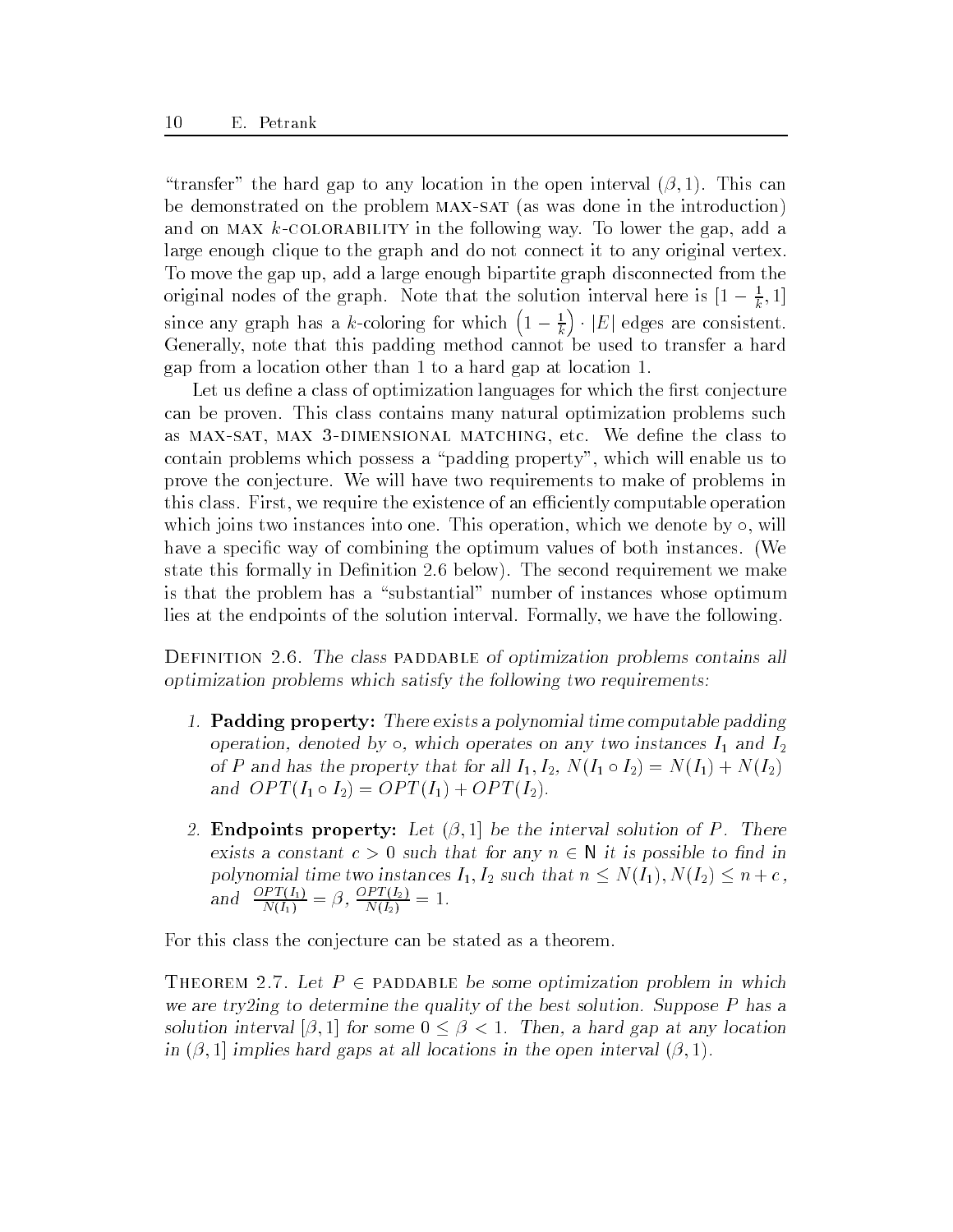SKETCH OF PROOF. Suppose that P has a hard gap at location  $\alpha_0 \in (\beta, 1]$  and consider any location  $\alpha_1 \in (\beta, 1)$ . Suppose w.l.o.g. that  $\alpha_1 < \alpha_0$ . We show that if, for any  $\epsilon >> 0$ , there exists a polynomial time algorithm that distinguishes between the case  $OPT(I)/N(I) \leq \alpha_1 - \epsilon'$  and the case  $OPT(I)/N(I) \geq \alpha_1$ , then there exists a polynomial time algorithm that distinguishes (for any instance I) between the case  $OPT(I)/N(I) \leq \alpha_0 - \epsilon$  and the case  $OPT(I)/N(I) \geq \alpha_0$ . *I*) between the case  $OPT(I)/N(I) \leq \alpha_0 - \epsilon$  and the case  $OPT(I)/N(I) \geq \alpha_0$ .<br>Thus, the NP-hardness of the gap at location  $\alpha_1$  is implied by the NP-hardness of the gap at location  $\alpha_0$ .

Suppose we have an instance  $I$  for which we would like to determine whether  $OPT(I)/N(I) \leq \alpha_0 - \epsilon$  or  $OPT(I)/N(I) \geq \alpha_0$ . We "pad" this instance with an instance I such that the following two relations hold:

$$
\frac{OPT(I)}{N(I)} \ge \alpha_0 \implies \frac{OPT(I \circ I')}{N(I \circ I')} \ge \alpha_1
$$
  

$$
\frac{OPT(I)}{N(I)} \le \alpha_0 - \epsilon \implies \frac{OPT(I \circ I')}{N(I \circ I')} \le \alpha_1 - \epsilon'
$$

for the constant  $\epsilon = \epsilon/2$ . The possibility to find such an instance I in polynomial time follows from the second requirement in the definition of PADDABLE. Now, if for any constant  $\epsilon > 0$  there is a polynomial time algorithm which distinguishes between the cases  $OPT (I \circ I')/N (I \circ I')$  $\geq \alpha_1$  and  $OPT(I \circ I')/N(I \circ I') \leq \alpha_1 - \epsilon'$ , then we get a polynomial time algorithm that distinguishes between the cases  $OPT(I)/N(I) \ge \alpha_0$  and  $OPT(I)/N(I) \le$  $\alpha_0 =$  c, and we are done.  $\Box$ 

The definition of the class PADDABLE is semantic. We consider it an interesting open problem to find a syntactic definition of a class of optimization problems for which the first conjecture can be proven.

# 3. A hard gap for  $k$ -COLORABILITY at gap-location 1

coloring the problem of the given  $\alpha$  and  $\alpha$  are  $\alpha$  as  $\alpha$  as  $\alpha$  as  $\alpha$  as  $\alpha$  as  $\alpha$ many edges as possible are adjacent to two vertices of different colors.

Definition -A consistent edge Consider a graph GVE and a coloring of its vertices  $\sigma: V \to \{1, 2, ..., k\}$ . We say that an edge  $e = (v_i, v_j)$  is consistent *regarding*  $\sigma$  if  $\sigma(v_i) \neq \sigma(v_j)$ .

Definition -The problem max kcolorability Input: A graph  $G(V, E)$ .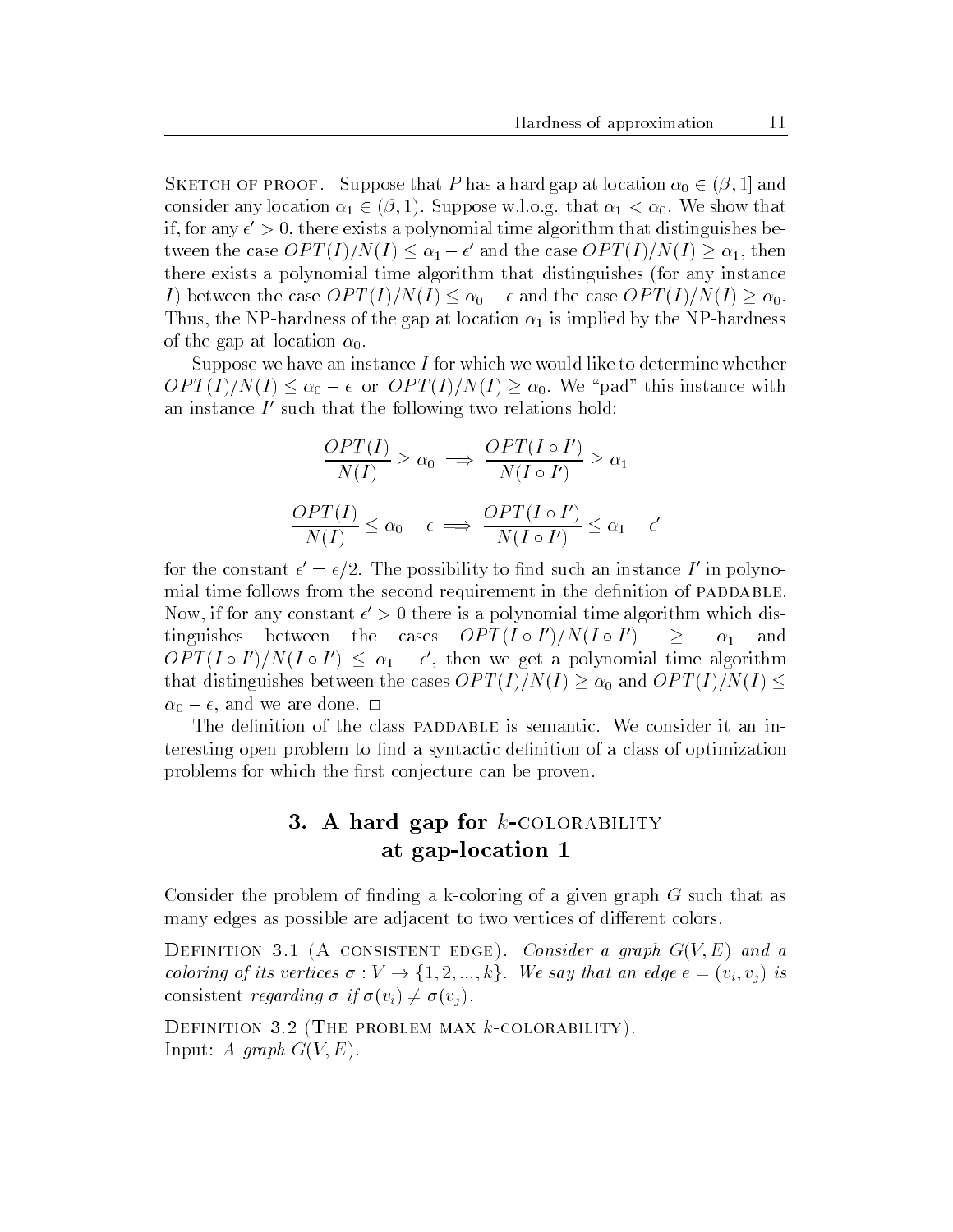Problem Find the maximum number of consistent edges in G- over all k colorings of the vertices in G

For  $k \geq 3$ , it is NP-hard to tell whether a graph is k-colorable or not. We show that for any  $k \geq 3$ , there exists a constant  $\epsilon_k > 0$  such that unless P=NP, there is no polynomial time algorithm which can determine whether an input graph  $G(V, E)$  is k-colorable, or whether any k-coloring of G has at most  $(1 - \epsilon_k)|E|$ consistent edges

THEOREM 3.3. For any  $k \geq 3$ , MAX k-COLORABILITY possesses a hard gap at location 1.

PROOF. Next, we can use techniques from Papadimitriou & Yannakakis  $(1991)$  to further reduce MAX 3-COLORABILITY to MAX k-COLORABILITY for any  $k > 3$ . In the reduction, we use a bipartite expander, which helps us to preserve the hard gap. The use of expanders in preserving gaps was first noticed by Papadimitriou & Yannakakis (1991). A bipartite graph on  $2 \times n$  nodes is called a bipartite expander with degree d and explored the subset  $\mathbf{r}$  , and expander  $\mathbf{r}$ of at most  $n/2$  nodes of one side of the graph is adjacent to at least  $(1 + \gamma)|S|$ nodes on the other side. Bipartite expanders on  $2 \times n$  nodes can be efficiently constructed for any  $n \in \mathbb{N}$  (Margulis 1975, Gabber & Galil 1981, and A<sub>l</sub>tai 1987). Let us first show the reduction, and then show that if the instance  $\varphi$ of MAX  $\delta$ SAT-B is satisfiable, then the output of the reduction,  $G^+(V, E)$ , is -colorable Lemma below while if any assignment to satises at most a fraction  $1 - \epsilon$  of the clauses in  $\varphi$ , then any  $\sigma$ -coloring of  $G(V, E)$  muttees at least  $\epsilon \frac{\gamma}{2B} m \geq c |E^{\varphi}|$  inconsistent edges for some constant  $c > 0$  (Lemma 3.5 below

**THE LEGUETION.** We are given an instance of MAA OSAT-D, i.e., a O-ONE formula  $\varphi$  with *n* variables and *m* clauses, such that each variable appears at most B times in the formula  $\varphi$ . We use an extension of the standard reduction from **3SAT to 3-COLORABILITY (Stockmeyer 1973 and Garey et al. 1976).** Let us shortly describe the original reduction which uses a gadget with nine vertices and 10 edges (Figure 3.1).

We call the top vertex  $g_4$  the gadget head, and the three bottom vertices  $g_1, g_2, g_3$  the gadget legs. The other vertices in the gadget are called the gadget body. The useful property of this gadget (which will be denoted " $\mathcal{P}$ ") is that if the three legs have the same color then any consistent -coloring of the gadget assigns the gadget head the same color too, while if the three legs do not have the same color, then for any color assigned to the head, we can complete the coloring of the body consistently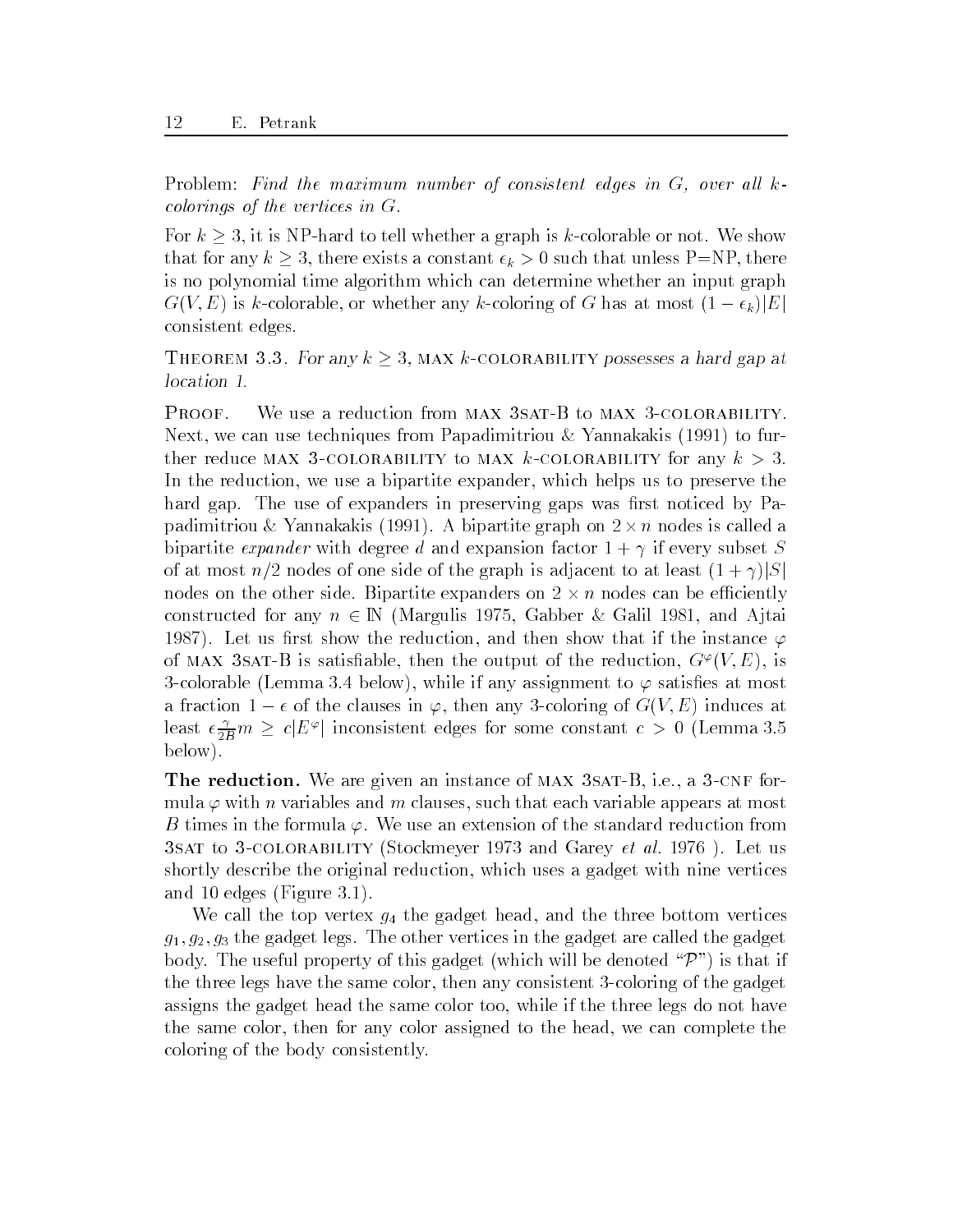

Figure 3.1: The gadget.

The reduction outputs 2n vertices (the literals vertices) labeled  $x_1, \overline{x}_1, x_2,$  $\overline{x}_2,\ldots,\overline{x}_n,\overline{x}_n$ , two vertices named GROUND and B, and m gadgets, one for each clause. The edges of the output graph connect  $x_i$  to  $\overline{x}_i$ ,  $x_i$  to GROUND,  $\overline{x}_i$  to GROUND for  $1 \leq i \leq n$ , all the gadget heads to B, and B to GROUND. Last, it identifies the three legs of the gadget of  $C_i$  with the vertices that correspond to the literals of  $C_i$ .

Our extension proceeds as follows. We duplicate the vertex  $B<sub>m</sub>$  times to get  $B_1, B_2, \ldots, B_m$ , which are all connected to GROUND, and we connect them to the  $m$  gadget heads using a bipartite expander. Namely, one side of the expander (which we call the upper side) contains  $B_1, B_2, \ldots, B_m$ , and the other (the lower side) contains the gadget heads. The resulting graph is illustrated in Figure 3.2.

Note that, for simplicity, we have drawn the vertex GROUND twice in the figure. Note also that the number of edges in the output graph is  $O(m)$ .

LEMMA 5.4. If  $\varphi$  is satisfiable, then G<sup>-1</sup> is 5-colorable.

**PROOF.** We use the colors  $T,F,G$ . Color the vertex GROUND with the color  $\mathcal{C}$  color each literation is assigned true in the corresponding literature in the corresponding literature in the corresponding literature in the corresponding literature in the corresponding literature in the corres by the satisfying assignment  $\tau$  of  $\varphi$ , or with F otherwise. Color  $B_1, B_2, \ldots, B_m$ with  $F$  and the gadget heads with  $T$ . It remains to color the body vertices of the clauses-gadgets Recall that each gadget head is colored T and that since the truth assignment  $\tau$  satisfies  $\varphi$ , then at least one gadget leg must be colored T  $\mathbf{v}$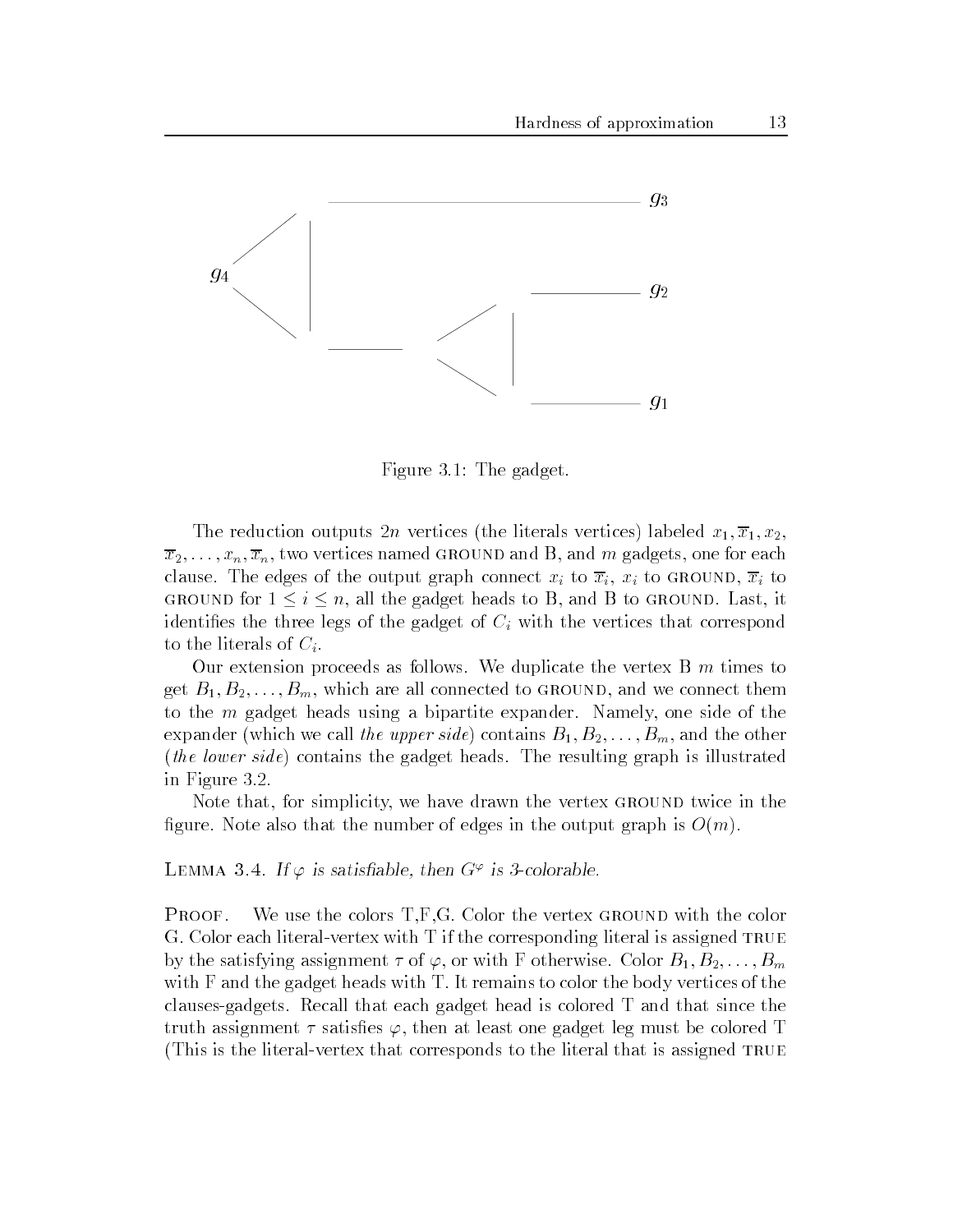by  $\tau$ ). By property P of the gadget, we get that it is possible to complete the coloring of all the gadget-bodies consistently



Figure 3.2: The reduction from 3-SAT to MAX-3-COLORABILITY

LEMMA 5.5. If there exists a 5-coloring of  $G^+$  which induces om inconsistent edges, then there is an assignment to  $\varphi$  that satisfies at least  $\left(1-\frac{2B\delta}{\gamma}\right)m$  $\alpha$  and  $\beta$ , where  $1 + i$  is the expansion rate of the polynomial time constructible expander that is used in the construction of  $\mathbf{G}^{\tau}$ .

**PROOF.** The lemma is trivially valid for  $\delta \geq 1/4$ , since for any formula there exists an assignment that satisfies at least half of its clauses. Therefore, we restrict ourselves to  $\delta < 1/4$ . Given a 3-coloring of G<sup>+</sup>, we first select names for the 3 colors and define an assignment to the variables of  $\varphi$ . Denote the color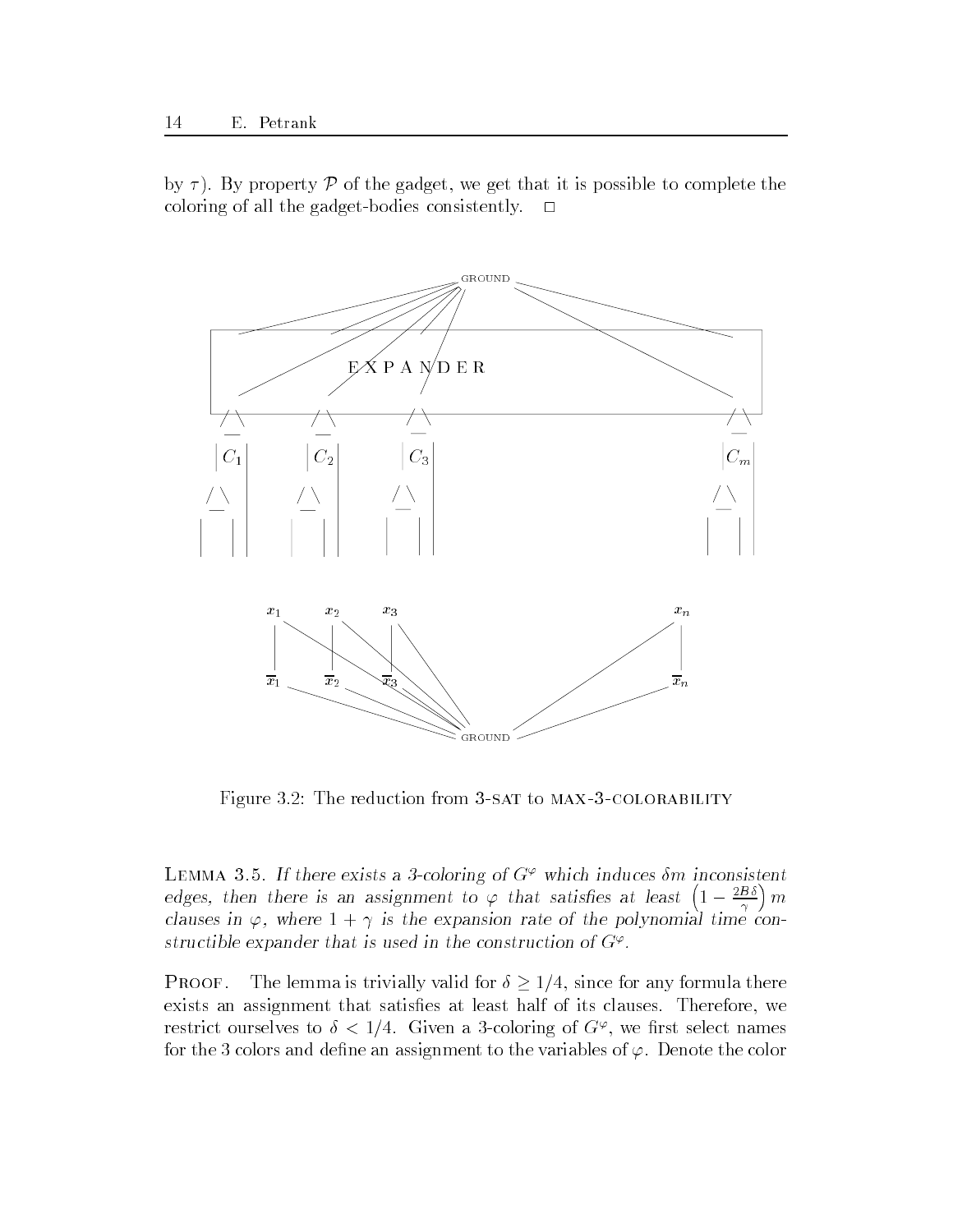of the vertex GROUND by  $G$ . The majority color in the heads of all gadgets is denoted T if there are two candidate colors appearing the same number of times, select one of them arbitrarily). Note that the color  $T$  is different from  $G$ since all the m gadget-heads are connected to the ground vertex and we have less than  $m/4$  inconsistent edges. The third color is denoted F. Now, to fix the assignment for the variable  $x_i$ ,  $1 \leq i \leq n$ , we consider the vertex labeled  $x_i$ . If it is colored T, we assign the value TRUE to  $x_i$ . Otherwise, the assignment for  $x_i$  is FALSE. We claim that this assignment satisfies at least  $\left(1-\frac{2B\delta}{\gamma}\right)m$ clauses

By the property of the gadget there is no consistent -coloring of the vertices of the gadget such that the head of the gadget is colored T and its three bottom vertices (the three literal vertices) are colored  $F$ . Therefore, if the gadget of the clause  $C_j$ ,  $1 \leq j \leq m$ , has all its edges consistent and its head colored  $T$ , then one of its literals must be colored  $T$  or  $G$ . In other words, if a clause  $C_j = (l_{j_1} \vee l_{j_2} \vee l_{j_3}), 1 \leq j \leq m$ , is not satisfied by our assignment, i.e., all its literals are assigned FALSE by our assignment, then one of the following conditions must be met

- 1. One of the edges in the gadget of  $C_j$  is inconsistent.
- 2. The gadget head is not colored T.
- One of the literals in the clause is assigned false by our assignment and its vertex is not colored F

We show that these three conditions cannot be met "too many times" in the graph G- by showing that fulllment of these conditions implies inconsistent edges. Denote by  $K_1, K_2$  and  $K_3$  the number of times that conditions 1, 2, and a are met in the graph G+. Ulearly, the number of clauses that are not satisfied  $\mathcal{L}_{\mathcal{A}}$  is at most  $\mathcal{A}$  assignment is at  $\mathcal{A}$  and  $\mathcal{A}$  . The contraction that is a contracted for any  $\mathcal{A}$ 

$$
K_1 + \frac{\gamma}{2}K_2 + \frac{1}{B}K_3 \ < \ \delta m. \tag{3.1}
$$

Assuming this (the proof follows) we get that

$$
K_1 + K_2 + K_3 \leq \frac{2B}{\gamma} \delta m
$$

and therefore, the number of clauses that are not satisfied by our assignment is at most  $\frac{1}{\gamma}m$ , as needed.

It remains to prove Equation  $(3.1)$ , i.e., to show that there are at least  $K_1 + \frac{1}{2}K_2 + \frac{1}{B}K_3$  inconsistent edges in  $G^*$ . We partition the edges in the graph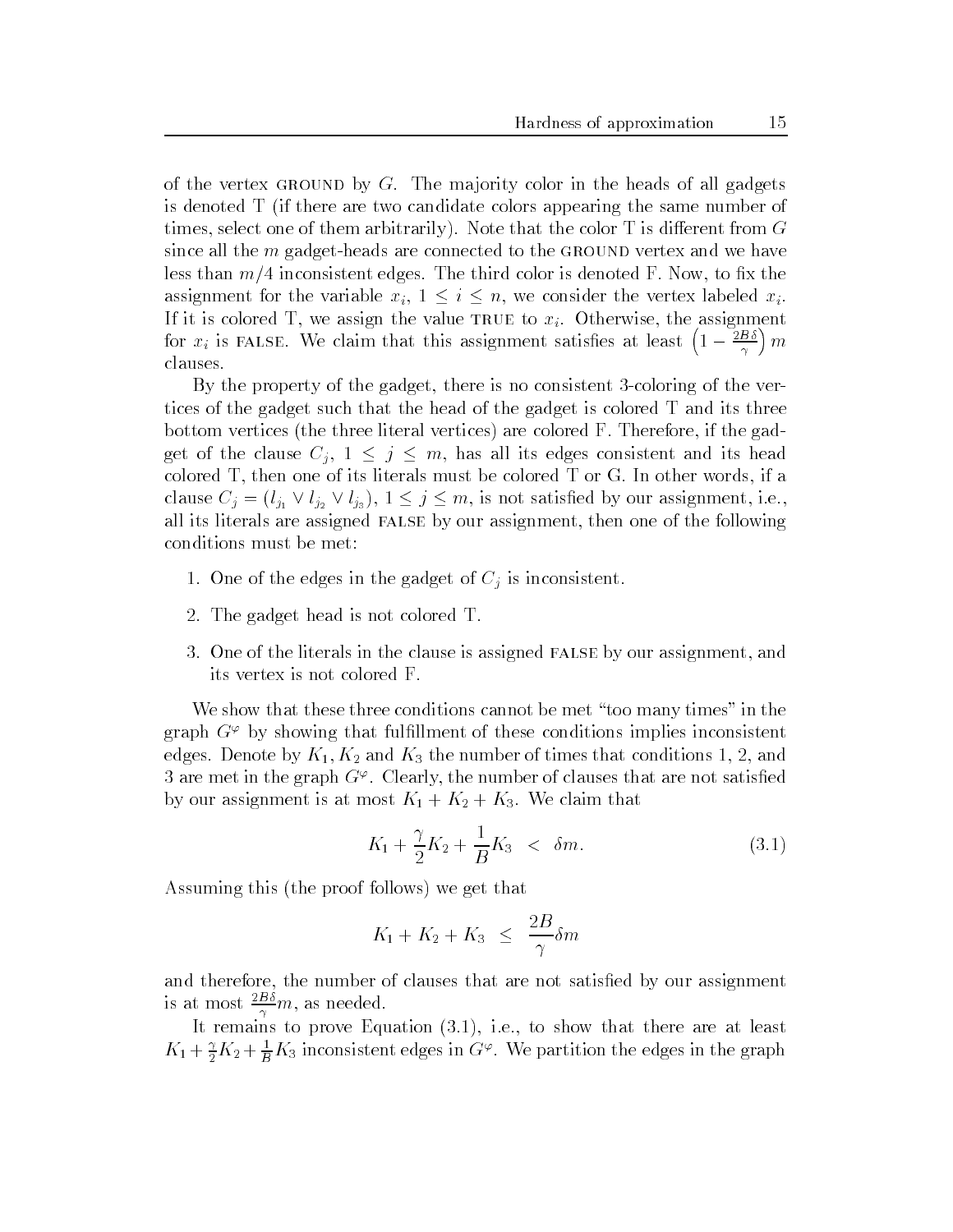into three disjoint subsets and give a lower bound on the number of inconsistent edges in each subset (given  $K_1, K_2$ , and  $K_3$ ). Since the subsets are disjoint, we can sum these lower bounds into a single lower bound on the number of inconsistent edges in the graph. The first subset consists of the edges inside the gadgets. By the definition of  $K_1$ , we have at least  $K_1$  inconsistent edges in this subset Next we consider all the edges that connect the literal-vertices to each other and to the vertex GROUND. Recall that each literal appears in at most B clauses and therefore, if we have  $K_3$  clauses connected to literals having the property of condition 3, then there are at least  $\frac{1}{B}K_3$  literals that are assigned FALSE by our assignment and whose vertices are not colored F. We would like to show that for each such literal, there is a unique inconsistent edge. If the vertex  $l_i$  or the vertex  $l_i$  is colored G, then there exists an inconsistent edge between that vertex and the vertex ground and we are done for that literal. So, assume this is not the case. Since the vertex  $l_i$  is not colored F and not colored G, then it is colored T, and since we assigned FALSE to the literal  $l_i$ , the vertex  $l_i$  must be colored T also and we get an inconsistent edge  $(l_i, l_i)$ . Note that for each vertex that satisfies the above condition we have a different inconsistent edge. Therefore, we have at least  $\frac{1}{B}K_3$  inconsistent edges in the second subset

The remaining edges consist of the edges of the expander and the edges that connect the expander to the vertex GROUND. We claim that if  $K_2$  vertices of the lower side of the expander are not colored 1, then at least  $\frac{1}{2}K_2$  edges in this set are inconsistent. Denote by  $l_1$ ,  $l_2$ , and  $l_3$  the number of vertices in the lower side of the expander that are colored  $T$ ,  $F$ , and  $G$  correspondingly. Recall that k is the number of expanding the number of expanding the number of expanding the state of expanding the state o vertices) that are not colored T. We show that the number of inconsistent edges in this last set of edges is at least

$$
\max(l_3, \gamma l_2) \ge \frac{\gamma}{2} K_3.
$$

Clearly, there are at least  $l_3$  inconsistent edges in this set because there are  $l_3$ different edges that connect the vertex GROUND, which is colored  $G$ , to gadgethead vertices with the same color. On the other hand, consider the  $l_2$  expander lower vertices that are colored F. By definition of the color names,  $l_2$  is smaller than half the number of the vertices in the lower side of the expander. Using the expressed property of the expansion the expander of the set of the set of  $\mathcal{A}=\{1, 1\}$ neighbors in the upper side of the expander. Denote this set of neighbors by S. We cannot use the expansion property again on the set S since we are not sure that it is small enough. However, we know that  $S$  is adjacent to at least  $|S|$  vertices on the lower side. Furthermore, we can associate with each vertex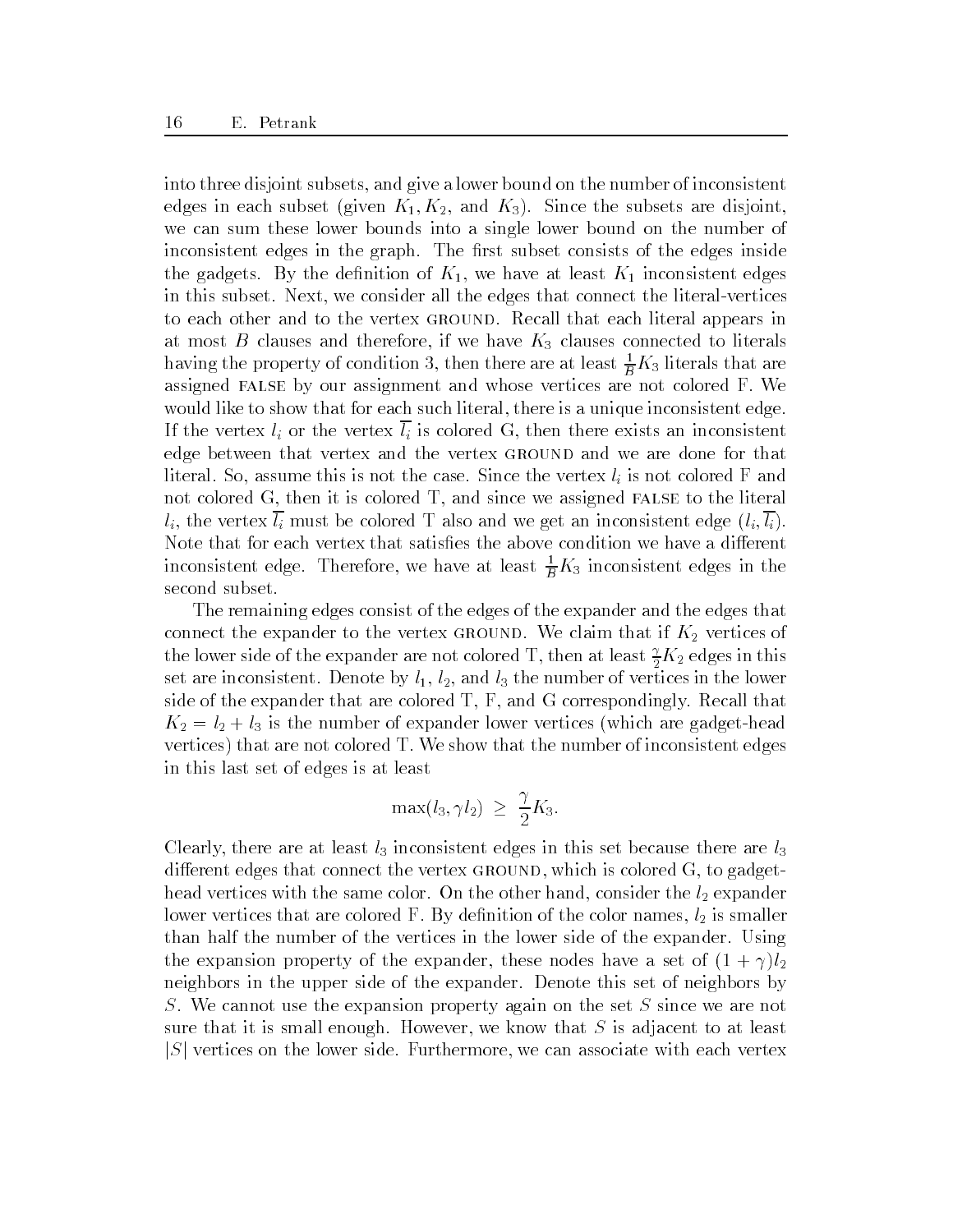in  $S$  a unique neighbor on the lower side. (This holds for all known expander constructions. Yet, this property can be simply achieved (without foiling the expander) by adding m edges that connect each vertex i on one side to vertex i on the other side.) Now, only  $l_2$  of the vertices in S can have their associated neighbors in the lower side colored F The other I there  $\mu_{\mu}$  members of S have the colored  $\mu$  l twin vertices on the lower side colored <sup>G</sup> orT Putting it all together we have at least l vertices in <sup>S</sup> which on one hand are connected to a vertex colored F (by the definition of the set S), and on the other hand, are connected to unique lower vertices that are not colored F. Consider such a vertex in  $S$ . If it is colored F, then we have a unique inconsistent edge between this vertex and and f-colored lower vertex is the colored at unique  $\pi$  . We also also the unit inconsistent edge between this vertex and the vertex GROUND. The last possibility is that this vertex is colored  $T$ . If its twin vertex is also colored  $T$ , then we have an inconsistent edge between them. Otherwise, the unique neighbor is colored G (since we know that it is not  $F$ ), and we also end up with a unique inconsistent edge between the lower neighbor and the vertex GROUND. This completes the proof of Lemma 3.5, and of Theorem 3.3.  $\Box$ 

# 4. The hardness of MAX NAE 3SAT and MAX 3DM

Two more problems were shown to have a hard gap at locations less than 1 although it is the though if an instance has instanced the solution at location at location at location at loca 1. These are MAX NOT-ALL-EQUAL 3SAT (Papadimitriou  $\&$  Yannakakis 1991) and MAX 3-DIMENSIONAL MATCHING (Kann 1991). In this section, we show that these problems have a hard gap at the gap location 1. Let us begin with defining the problems.

<u>saturition and parts in maximal satural satural satural satural satural satural satural satural satural satura</u> Input: A 3-CNF formula  $\varphi$ .

Problem: Find the maximum number of clauses that contain at least one true literal and at least one false literal- over al l truth assignments to the variables of  $\varphi$ .

Definition -The problem max dimensional matchingB Input: A set  $M \subseteq W \times Y \times Z$ , where W, Y, and Z are disjoint finite sets and each element in  $W \cup Y \cup Z$  appears in the triplets of M at most B times. Problem: Find the maximum number of elements in  $W \cup Y \cup Z$  which appear exactly once in the triplets of M', over all  $M' \subseteq M$ .

THEOREM  $4.3$ . The problem MAX NOT-ALL-EQUAL 3SAT possesses a hard gap at location 1.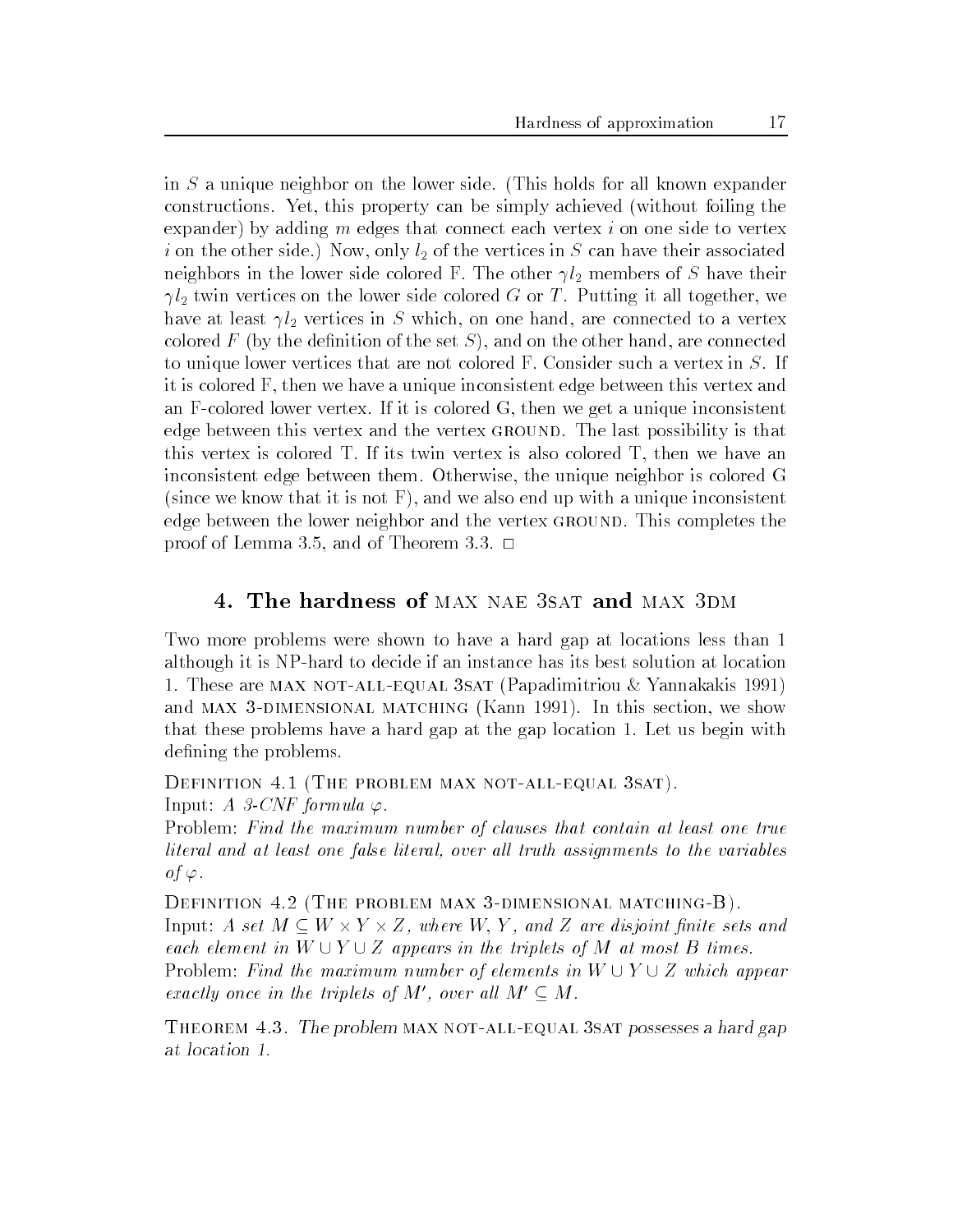PROOF. We first reduce 3SAT to NOT-ALL-EQUAL 4SAT, and then reduce not-all-equal 4sat to not-all-equal 3sat. In the first reduction, we simply add a new variable to all clauses. Note that for the NOT-ALL-EQUAL problem, the number of "satisfied" clauses does not change if we use an assignment  $\sigma$  or its complement  $\overline{\sigma}$  (the complement of an assignment is an assignment that gives the opposite value to each of the variables in the formula). Therefore, we can fix the new variable to always be assigned FALSE without changing the solution to this optimization problem, and the maximum number of clauses that can be satisfied in the input formula (to the reduction) is exactly the number of clauses that can have both a false and a TRUE literal simultaneously in the output formula. In the second reduction, we treat each clause  $C_j = (l_{j_1} \vee l_{j_2} \vee l_{j_3} \vee l_{j_4})$  that contains four literals by adding a new variable  $y_j$  and replacing  $C_j$  with the two clauses:  $(l_{j_1} \vee l_{j_2} \vee y_j) \wedge (\overline{y_j} \vee l_{j_3} \vee l_{j_4})$ . It is easy to verify that there exists an assignment to the variables of the original formula in which at least one of the literature and at least one of the literature and at least one of the literature and at least one of the literature and at least  $I$ one is false iff there exists an assignment to the variables of the new formula such that both sets of literals  $\{l_{j_1}, l_{j_2}, y_j\}$  and  $\{\overline{y_j}, l_{j_3}, l_{j_4}\}$  contain at least one TRUE literal and at least one false literal. Hence, the hard gap at location 1 is preserved Note that the width of the new hard gap is at least half the width of the original gap This is because the number of clauses is at most twice the number of clauses of the original formula, and the number of clauses that can not be satisfied does not decrease.  $\square$ 

THEOREM 4.4. For any  $B \geq 3$ , MAX 3-DIMENSIONAL MATCHING-B possesses a hard gap at location 1.

PROOF. A slight modification of the original reduction from SAT to 3-DIMENSIONAL MATCHING (Karp 1972) works as a gap preserving reduction from maxsat-B to max dimensional matching We shortly describe the reduction, following the presentation of Garey & Johnson  $(1979)$ . Given a formula  $\varphi$  with *n* variables and *m* clauses in which each variable appears at most  $B$  times, we construct three disjoint sets  $W^r$ ,  $Y^r$ ,  $Z^r$  and a set of triplets  $M^{\varphi} \subseteq W^{\varphi} \times Y^{\varphi} \times Z^{\varphi}$ . The triplets in  $M^{\varphi}$  consist of n truth-setting components testing components in satisfaction-testing components on the satisfaction-testing one for  $\mathcal{L}_1$ and a "garbage collection" mechanism.

Let xi be a variable that appears di times in the formula The truth-setting component of  $x_i$  involves "internal" elements  $a_i|k| \in W^{\varphi}$ ,  $b_i|k| \in Y^{\varphi}$  and "external" elements  $x_i|k|, \overline{x_i}|k| \in Z^{\varphi}$ , for  $1 \leq k \leq d_i$ . We call the  $a_i|k|$ 's and the bit internal because they appear only inside the setting component on  $\mathcal{L}$  instantant component on  $\mathcal{L}$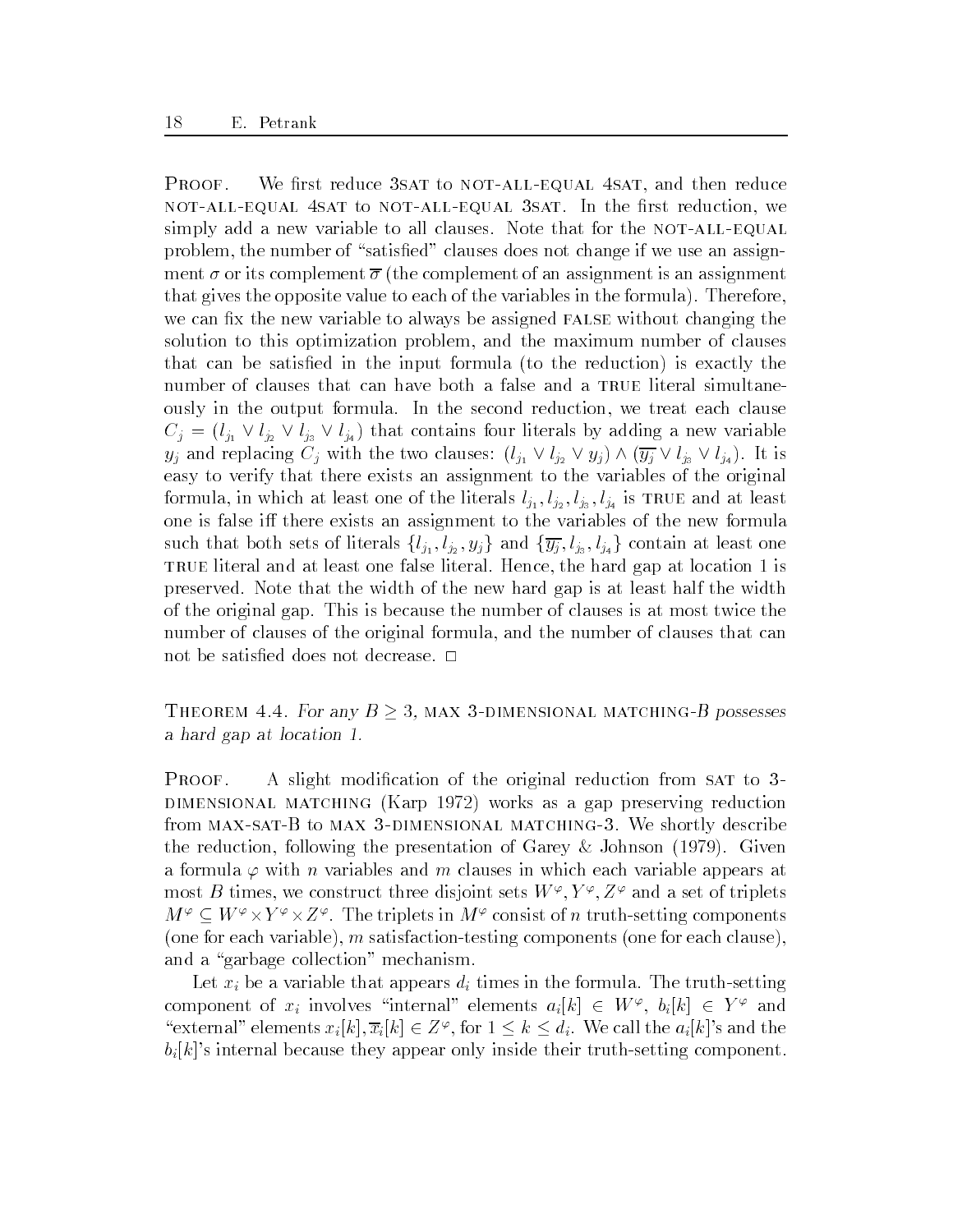setting and xi ke and xi kin their truth-setting components as well as well as well as well as well as well as as in other components (which we describe later). The triplets making up the truth-setting component can be divided into two sets

$$
T_i^t = \{ (\overline{x}_i[k], a_i[k], b_i[k]) : 1 \le k \le d_i \},
$$
  

$$
T_i^f = \{ (x_i[k], a_i[k+1], b_i[k]) : 1 \le k < d_i \} \cup \{ (x_i[d_i], a_i[1], b_i[d_i]) \}.
$$

The property of this component is that any matching that covers all internal elements  $a_i[k], b_i[k], 1 \leq k \leq d_i$ , exactly once contains either exactly all triplets in  $I_i^*$  or exactly all triplets in  $I_i^*$  . Thus, we get that either all elements  $x_i[k]$  are covered and all elements  $\overline{x}_i[k]$  are not (we associate this with assigning FALSE to  $x_i$ ), or all elements  $\overline{x}_i[k]$  are covered and all elements  $x_i[k]$  are not (this is associated with assigning TRUE to  $x_i$ ). Note that the number of elements produced so far is  $O(n)$  since each variable appears at most B times in  $\varphi$ . (We remark that the original reduction produced  $O(nm)$  elements, having m external elements for each variable

The satisfaction-testing component that stands for the clause  $C_i$   $(1 \leq j \leq j)$ m contains two internal elements  $s_1[j] \in W^{\varphi}$  and  $s_2[j] \in Y^{\varphi}$ , and at most three external elements from the truth-setting components that correspond to the literature in Cj. If Cj contains the strike of the simulation of the strike  $\mathbf{u}_k$ then we add the triplet  $(x_i[k], s_i[j], s_i[j])$  if  $x_i$  appears positively in  $C_j$  or the triplet  $(\overline{x}_i[k], s_1[j], s_2[j])$  if  $x_i$  appears negated in  $C_i$ . These components add  $2m$  elements to the output. So far, each internal element appears in at most three triplets of  $M^+$  and each external element appears at most twice.

Note that a matching that covers all internal elements exactly once and which does not use an external element more than once corresponds to a truth assignment that satisfies  $\varphi$ . Given an assignment  $\tau$  that satisfies  $\varphi$ , we select the triplets of  $I_i$  to be in the matching if  $x_i$  is assigned true by  $\tau$  or the triplets of  $T_i^j$  otherwise. This leaves all elements  $x_i[k]$   $(1 \leq k \leq d_i)$  uncovered if  $x_i$  is assigned TRUE by  $\tau$  or all elements  $\overline{x}_i[k]$  uncovered otherwise. For each clause  $C_i$ , we select a literal that is assigned TRUE (such a literal must exist since  $\tau$  satisfies  $\varphi$ ). The element that corresponds to the appearance of this literal in  $C_j$  is not covered, since its literal is assigned TRUE. Thus, we may choose the triplet that contains this element to cover  $s_1[j]$  and  $s_2[j]$ .

In order to cover the remaining uncovered external elements, we use a garbage collection mechanism. The original mechanism is too big (it contains  $O(nm)$  elements) and does not meet the demand that each element appears in at most three triplets. We present an appropriate garbage collecting mechanism later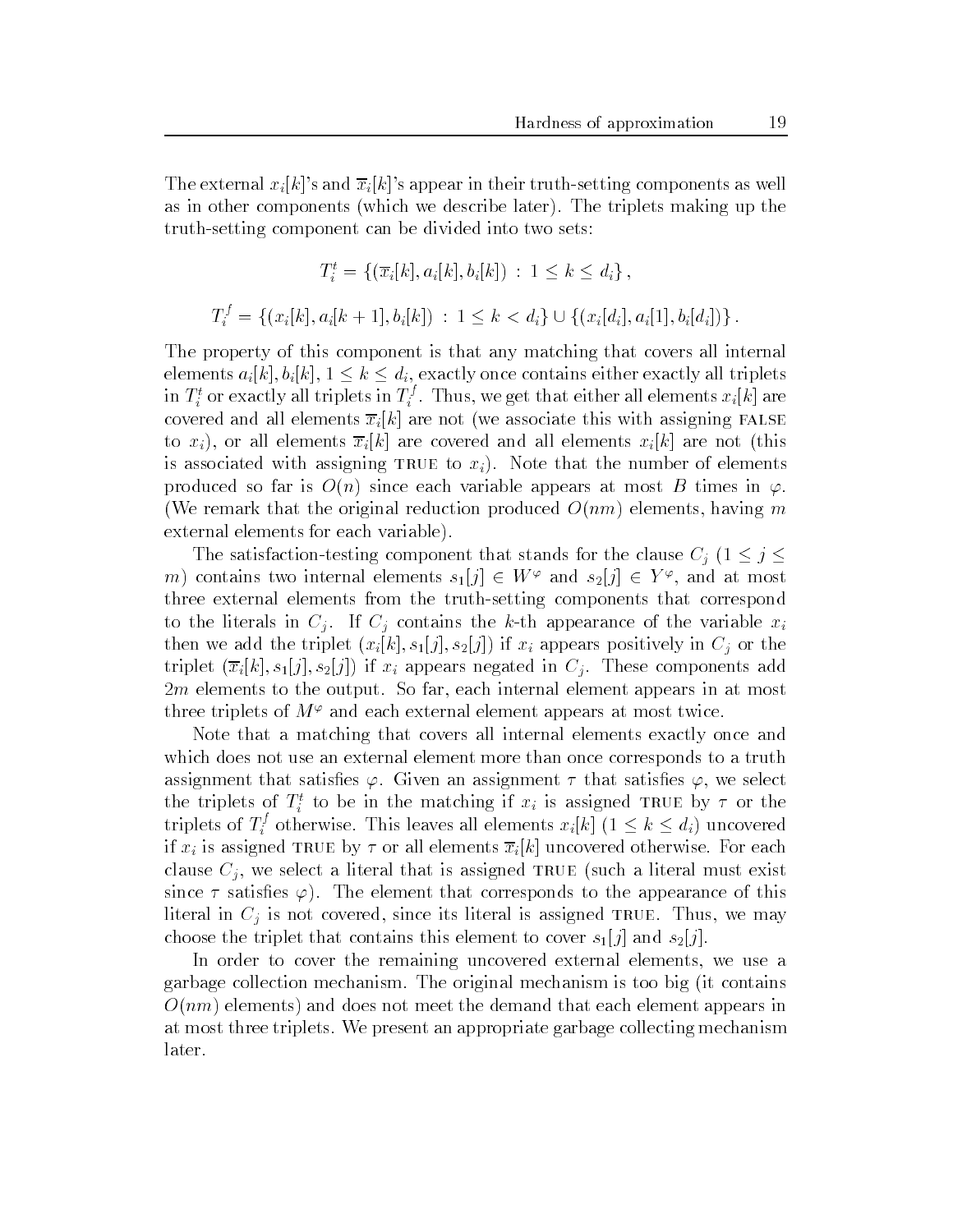Consider the other direction in which we are given a good matching and we would like to build a satisfying assignment to  $\varphi$ . In order to show a hard gap in max dimensional matching-we shall show that if there are show that if there are are  $\mathbb{I}$ few" violations in the given matching, then there is a truth assignment that satisfies "almost all" clauses in  $\varphi$ . More formally, if there exists a matching  $M'$  for which the number of internal elements which appear more than once or none at all plus the number of external elements that appear more then once is at most  $\delta m$ , then there exists an assignment that satisfies more than  $(1-\delta B)m$ clauses

to the setting construction of  $\mathcal{M}_1$  component for the truth-consider the truth-component of  $\mathcal{M}_2$  we consider assign true to  $x_i$  if the M contains a triplet in  $T_i$ . Otherwise,  $x_i$  is assigned FALSE. Note that if this truth assignment does not satisfy a clause  $C_j$ , then one of the following conditions must be met

- 1. The internal elements  $s_1[j]$  and  $s_2[j]$  do not appear in the matching M'.
- 2. The elements  $s_1[j]$  and  $s_2[j]$  appear in a triplet that contains a literal which was assigned FALSE by our assignment.

Suppose condition (1) is met  $K_1$  times and condition (2) is met  $K_2$  times in M'. The number of clauses in  $\varphi$  that are not satisfied by our assignment is at most K To conclude we show that the number of violations in the number of violations in the number of viola matching M is at least  $2\Lambda_1 + \frac{1}{B}\Lambda_2$ . Clearly, each time condition (1) is met, we have two unique internal elements that are not covered by  $M'$ . If condition  $(2)$ is met  $K_2$  times in M<sup>-</sup>, then there are at least  $\frac{1}{B}K_2$  literals that are assigned false and that have an associated external element covered by a satisfactiontesting component We claim that the truth-setting component of this literal has either an internal element that does not appear uniquely in the matching  $M'$ , or an external element that appears more than once. Suppose all internal elements appear exactly once By the property of the truth-setting component we know that all external elements associated with the literal that was assigned false by our assignment are covered by the truth-setting component Thus the external element appears in  $M'$  at least twice.

It remains to show how to do garbage collection with  $O(m)$  elements such that no element appears in more than three triplets. Note that the existence of a hard gap is already proven, but we must show a garbage collection mechanism in order to place the hard gap at location 1. An elegant way to solve both problems of the original garbage collection mechanism is due to Garey and Johnson private communications Create three independent copies of the construction described, with the roles of  $W^+, T^+,$  and  $Z^+$  cyclically permuted between the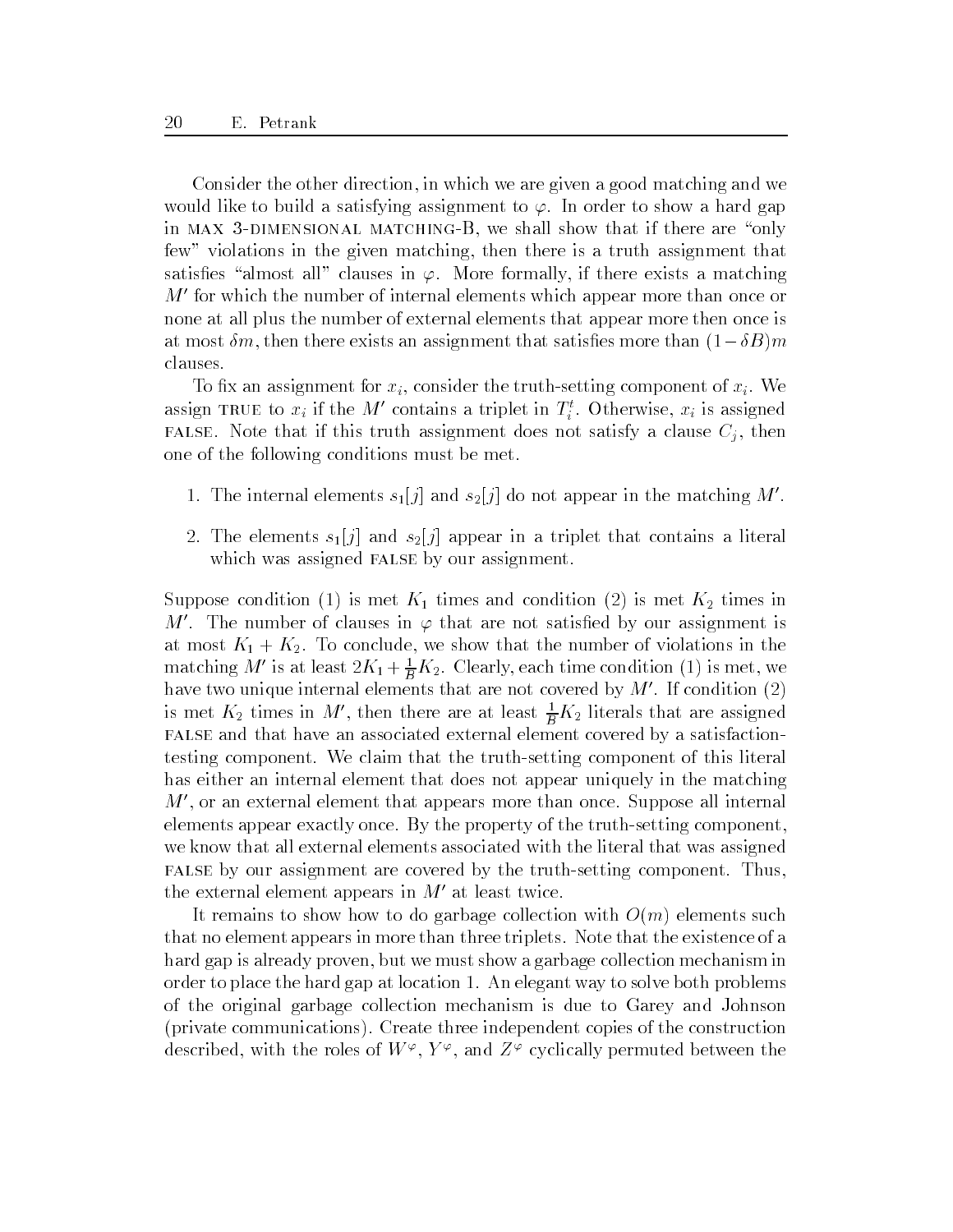three copies. Now, for each external element  $x_i[k]$  and  $\overline{x}_i[k]$  (currently included in just two triplets), add a single triplet including the three copies (one from each copy of the overall construction). This method shrinks the width of the gap by a constant factor (at location 1), and therefore is sufficient to prove the theorem

### Some more hard problems

In the introduction, we discussed the difference between optimization problems in which we seek the value of the largest solution and optimization problems in which we seek the quality of the best solution. In this section, we consider three optimization problems that seek the quality of the best solution and which were considered before only in the largest solution version We believe that these new optimization problems are interesting and so we give their definitions and investigate their hardness properties. Specifically, we treat approximation versions of vertex cover set splitting and edge coloring -chromatic  $INDEX$ ).

Let us start with the definitions. We say that an edge  $(v_i, v_j)$  in a graph  $G(V, E)$  is covered by a subset  $V' \subseteq V$  if  $v_i \in V'$  or  $v_j \in V'$ .

 $\mathbf{I}$ Input: A graph  $G(V, E)$  with degree at most B and an integer K. Problem: Fina the maximum number of eages in G that V covers, over all subsets  $V' \subseteq V$  of cardinality K.

Note the difference between this problem and the optimization problem MIN vertex cover treated by Papadimitriou  $\&$  Yannakakis (1991) which was to minimize the size of the vertex cover (which covers all edges). In MAX VERTEX cover, we are given the size of the cover,  $K$ , in the input, and we are trying to maximize the number of edges that are covered

Definition -The problem max set splitting

Input: A collection  $C$  of subsets of a finite set  $S$ .

Problem: Find the maximum number of subsets in  $C$  that are not entirely contained in either S or S- over al l partitions of <sup>S</sup> into two subsets S and S

We say that a vertex  $v \in V$  is consistent regarding an edge-coloring of a graph  $G(V, E)$  if no two edges of the same color are adjacent to v.

Definition -The problem max kedge colorability Input: A graph  $G(V, E)$  of degree k.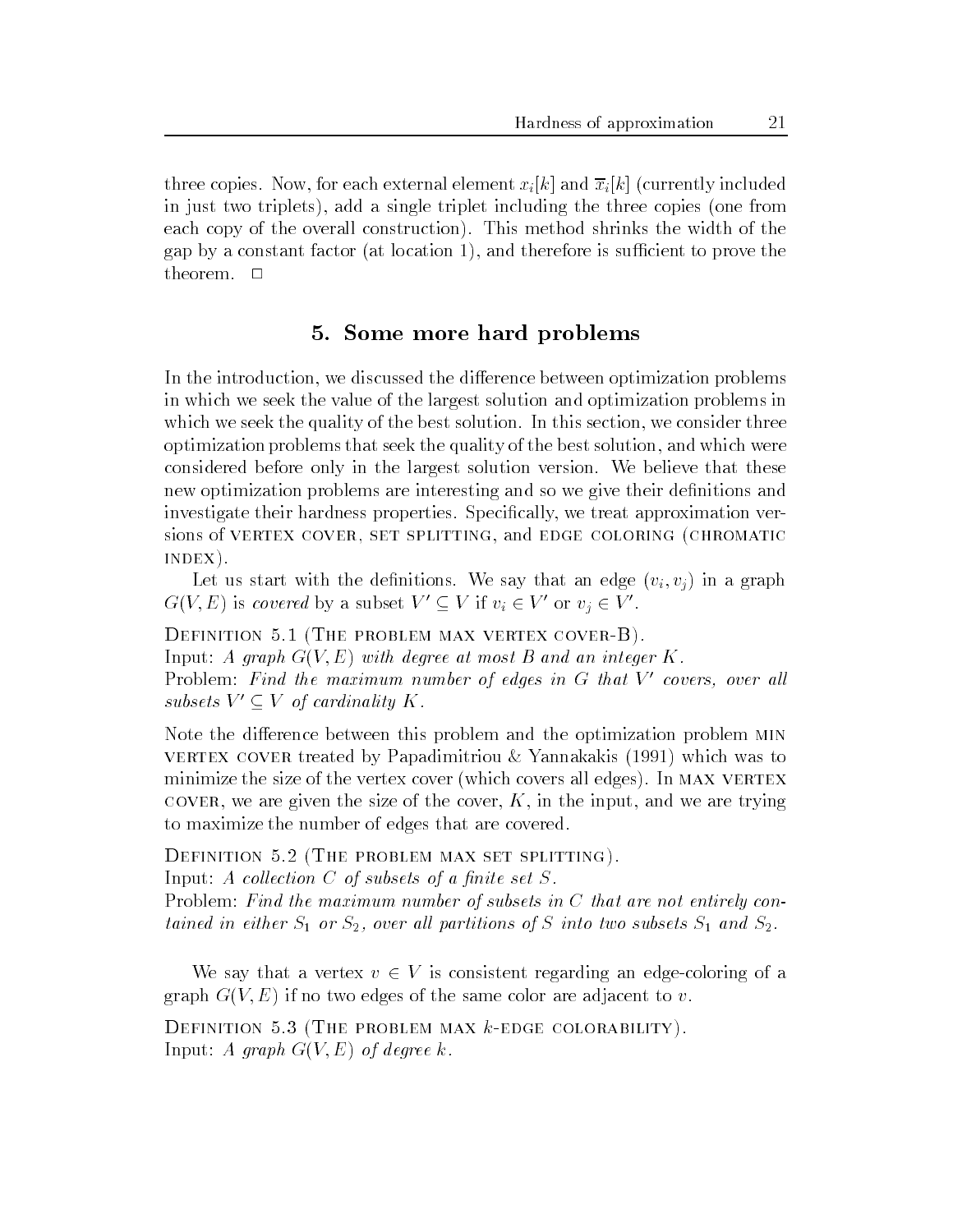Problem Find the maximum number of consistent vertices- over al l edge colorings of  $G$  with  $k$  colors.

THEOREM 5.4. The following problems possess a hard gap at location 1:

- 1. MAX VERTEX COVER-B
- st main to mb who collorability to movements indext,
- vi set set splitting

PROOF:

- 1. We use the identity reduction from MIN VERTEX COVER-B (a problem that was shown hard by Papadimitriou  $\&$  Yannakakis 1991). If there is a vertex cover of G of cardinality K that covers at least  $(1 - \epsilon)|E|$  edges in G, then there is a cover of all edges with at most  $K + \epsilon |E|$  vertices. Note that  $|E| \leq |V| \cdot B/2$ , and recall that the hard gap for MIN VERTEX COVER-B was shown hard for  $K = \Theta(|V|)$ .
- e the original reduction of maximal reduction of the colorability (the production of  $\mathcal{L}$ 1981 and Leven & Galil 1983), only let the domain of the reduction be max satisfied the papalite of the paper of the shown of the shown of the satisfied of the state  $\mu$ if there is a satisfying assignment to the input formula then there is an edge-coloring of the output graph with k colors such that all the vertices are consistent in left to show that if the edges is a k-index of the edge show that if the edges is a k-index of the edge show that if the edges is a k-index of the edge show that if the edges is a k-index of the edge sho with a small number of inconsistent vertices, then there is an assignment that satisfies almost all clauses in the input formula. This can be done using an accountancy similar to the one of Lemma
- 3. The trivial reduction from MAX NOT-ALL-EQUAL 3SAT works.  $\Box$

REMARK 5.5. The approximation of MAX SET SPLITTING remains hard even if all subsets in C are of cardinality less than or equal to  $3$  (see the proof).

We follow by defining the problem MAX-QER.

- The problem maximum maximum maximum equations and the problem of the problem of  $\mathbb{R}^n$ OVER THE RATIONALS).

Input: A set of quadratic equations over the rational field in the variables  $x_1,\ldots,x_n$ .

Problem Find the maximum number of equations that are satised- over al l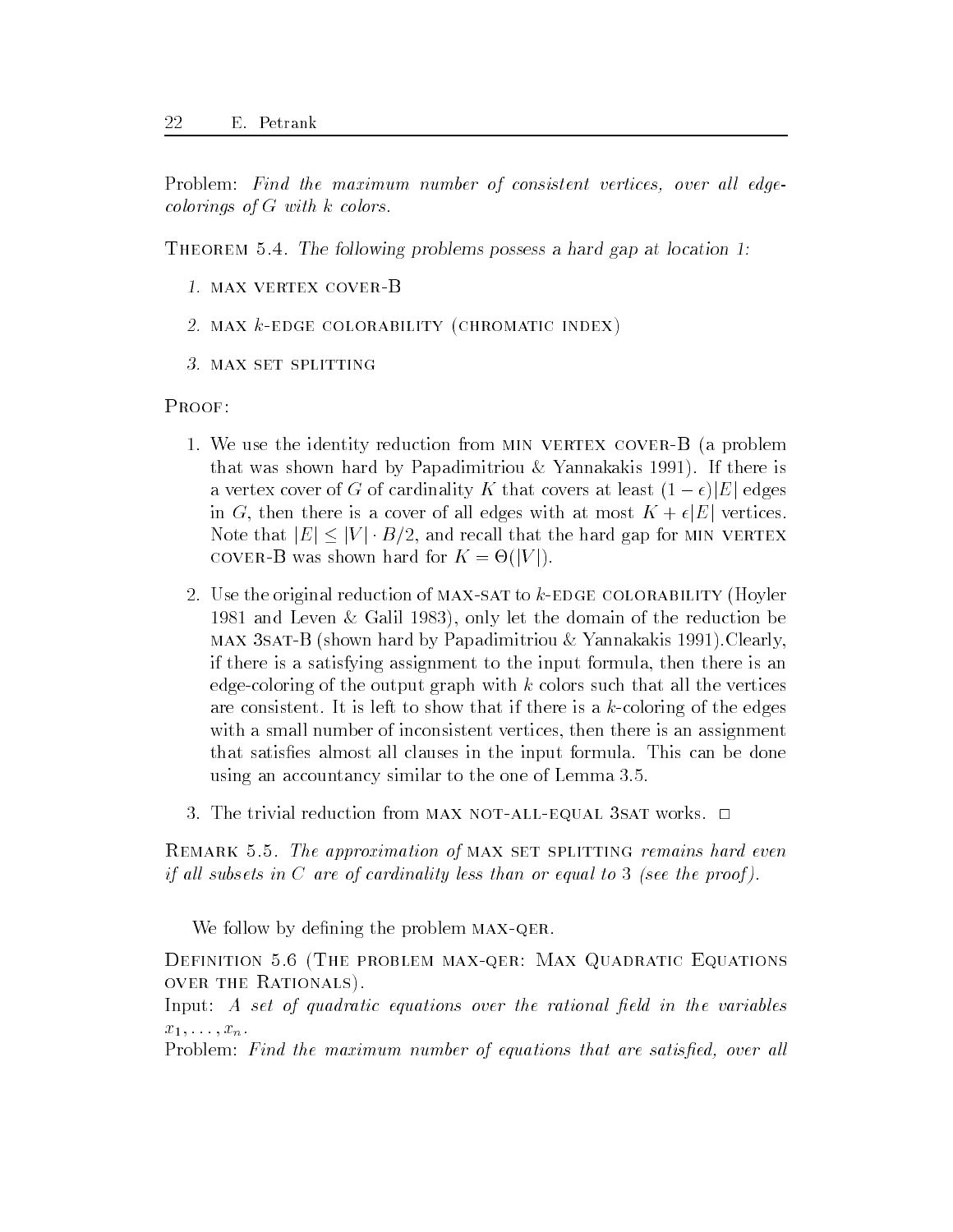assignments of rational numbers to  $x_1, \ldots, x_n$ .

Theorem -Bellare 
 Petrank maxqer has a hard gap at location 1.

Proof Reduce maxsat-B to maxqer in the following way For each variable x, add the equation  $x^2 = x$ . For each clause  $C_i = (x \vee y \vee z)$  add a new variable  $c_i$  and produce two equations. First, write  $c_i = xy$ , and then use it to reduce the degree of the equation  $(1-x)(1-y)(1-z) = 0$  to 2, by substituting each appearance of xy with  $c_i$ .  $\Box$ 

Note that the same proof is valid over the field of real numbers as well.

# Acknowledgements

I am greatly indebted to Oded Goldreich for many insightful discussions; without him this work would have not been possible I am grateful to David S Johnson for his quick and profound answer to a query I made. I am also grateful to Amos Beimel, Benny Chor, and Seffi Naor for helpful discussions. And last I am very grateful to the anonymous referees for their deep and helpful remarks

A preliminary version of this work has appeared in Petrank

This research was supported by grant no  $\mathbb{F}$  . This results the United States  $\mathbb{F}$ Israel Binational Science Foundation, Jerusalem, Israel.

### References

and the construction of the construction of the process in Process In Process In Process In Process In Process symphony same computer that the state of the state of the state of the state of the state of the state of the s

N Alon RA Duke H Lefmann V Rodl and R Yuster- The Algorithmic Aspects of the Regularity Lemma. In Proc. 33th Ann. Symp. Found. Comput. Sci., - 

S Arora and S Safra- Probabilistic Checking of Proofs A New Characterization of NP In Processes and Ann Symphony Found Computer Sci- The Computer Science Sci- The Computer Science Sci- Th

s around a round and mean county was a constant when measured and a round case. fication and Intractability of Approximation Problems. In Proc. 33th Ann. Symp. Found Computer Science and Computer Science and Computer Science and Computer Science and Computer Science and

M Bellare and E Petrank- private communication-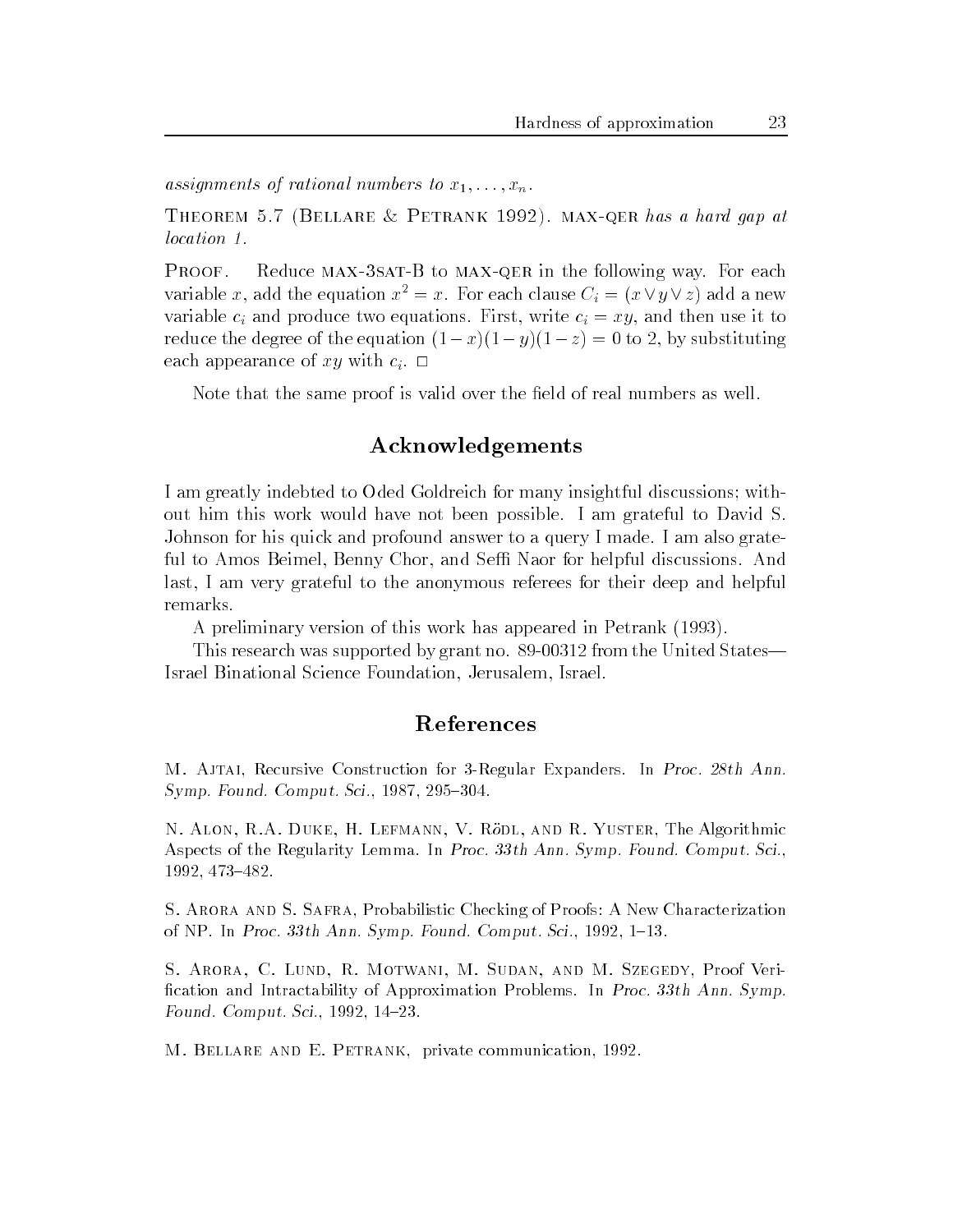C Berge- Graph and Hypergraphs NorthHolland- Amsterdam- 

M Bern and P Plassmann- The Steiner problem with edge lengths and Information extends the extension of the extension of the extension of the extension of the extension of the extension of the extension of the extension of the extension of the extension of the extension of the extension o

a blum T Jiang M Linear Approximation and M Jiang M Theodores and M Yannaham The M Yangi M Yannakakis - Andrew imation of Shortest Superstrings. In Proc. 31th Ann. Symp. Found. Comput. Sci., the contract of the contract of the contract of the contract of the contract of the contract of the contract o

E. DAHLHAUS, D. S. JOHNSON, C. H. PAPADIMITRIOU, P. D. SEYMOUR, AND and almost the Completing of Multiplexity of Multiplexity of Multiplexity and the Multiplexity of Multiplexity Account to the computation of the computation of the computation of the computation of the computation of the computation of the computation of the computation of the computation of the computation of the computation of th

U. Feige, D. Goldwing of Hothol, S. Shinn, M.D. M. Seeded , Tippion imating clique is almost NP-complete. In Proc.  $32th$  Ann. Symp. Found. Comput. Sci- -

o construction and Z Galilean sized superconcentrators in the size superconcentrators of  $\sim$  $\blacksquare$  ) and the system system system system system system system system system system system system system system system system system system system system system system system system system system system system system s

M R Garey and D S Johnson- The complexity of nearoptimal graph coloring J Assoc Comput Mach - -  

and the present form of the S S and S S I Computers and Interactionally a Guide to the United Theory of NPCompleteness W H Freeman- 

M R Garey D S Johnson and L J Stockmeyer- Some Simplied NP Complete Graph Problems Theoret Computer Computer Theoret Computer Science

, and start is a mean of the start characterized and started approximation is  $\mathcal{S}$ Problem. In Proceedings of the 2nd Israel Symposium on Theory of Computing and Systems- -

i i the the March Coloring Side Coloring Side Coloring Side Coloring Side Coloring Side Coloring Side Coloring  $718 - 720.$ 

V Kann- Maximum Bounded Dimensional Matching is MAX SNPComplete Information  $\mathbf{I}$  . The process Lett -  $\mathbf{I}$  -  $\mathbf{I}$  -  $\mathbf{I}$  -  $\mathbf{I}$  -  $\mathbf{I}$  -  $\mathbf{I}$  -  $\mathbf{I}$  -  $\mathbf{I}$  -  $\mathbf{I}$  -  $\mathbf{I}$  -  $\mathbf{I}$  -  $\mathbf{I}$  -  $\mathbf{I}$  -  $\mathbf{I}$  -  $\mathbf{I}$  -  $\mathbf{I}$  -  $\math$ 

R M Karp- Reducibility among combinatorial problems In Complexity of Com puter Computations- ed Raymond E Miller and James W Thatcher- 
 Plenum Press- 

D Leven and Z Galil- NPcompletness of nding the chromatic index of regular  $\mathcal{L}$  , and a set of the set of the set of the set of the set of the set of the set of the set of the set of the set of the set of the set of the set of the set of the set of the set of the set of the set of the set of